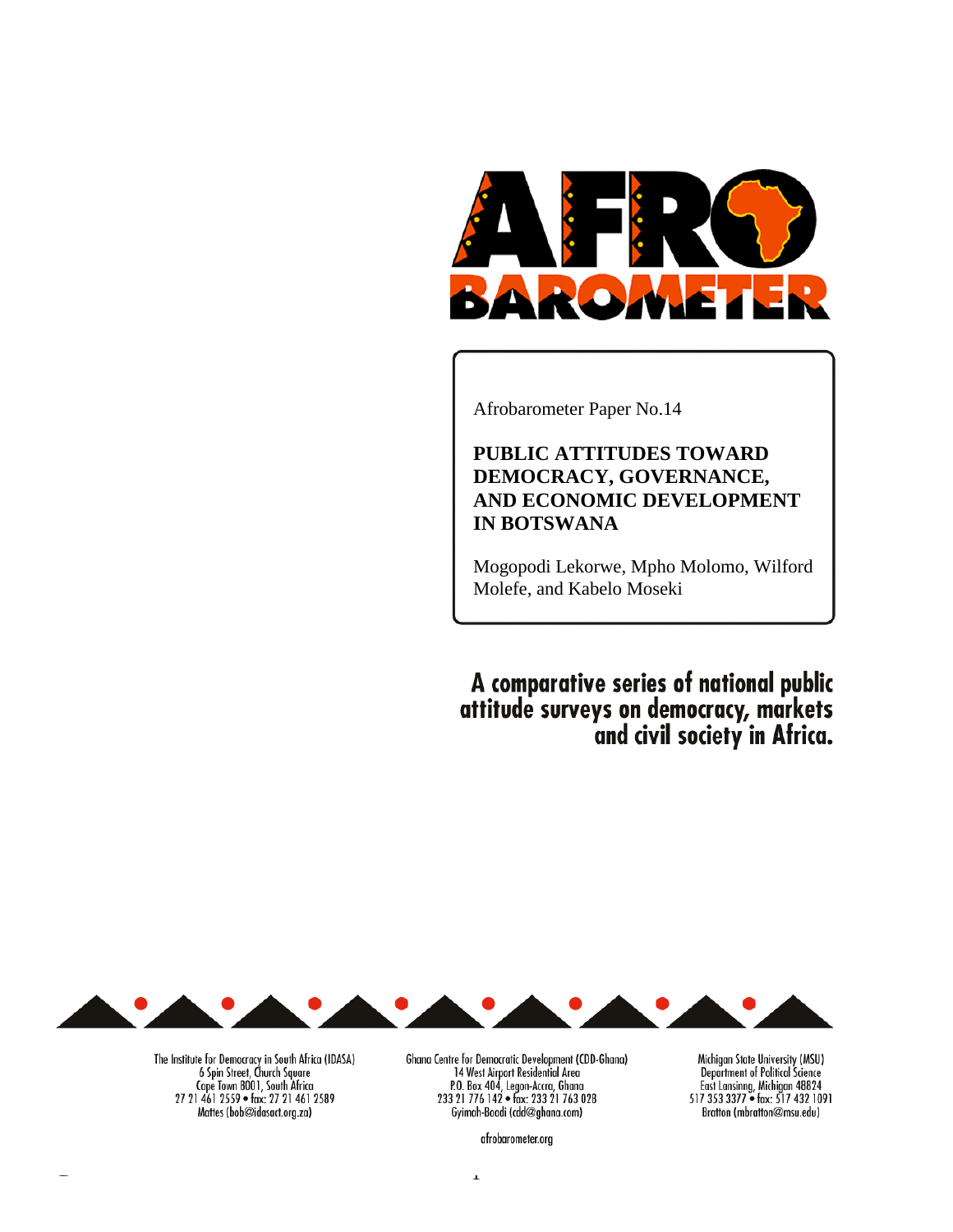### AFROBAROMETER WORKING PAPERS

**Afrobarometer Paper No 14.** 

# **PUBLIC ATTITUDES TOWARDS DEMOCRACY, GOVERNANCE, AND ECONOMIC DEVELOPMENT IN BOTSWANA**

By: Mogopodi Lekorwe, Mpho Molomo, Wilford Molefe, and Kabelo Moseki.

# October 2001

\*Mogopodi Lekorwe is a senior lecturer in the Department of Political Science and Administrative Studies at The University of Botswana , as well as Program Officer for CESPAM (Centre of Specialisation in Public Administration and Management). Mpho Molomo is chairperson of the Department of Political Science and Administrative Studies at The University of Botswana. Wiford Molefe and Kabelo Moseki are both lecturers in the Department of Statistics at The University of Botswana.

*For supporting research, capacity-building and publication, we are grateful to the Regional Center for Southern Africa of the United States Agency for International Development (USAID/RCSA) and to the Swedish International Development Cooperation Agency (SIDA)*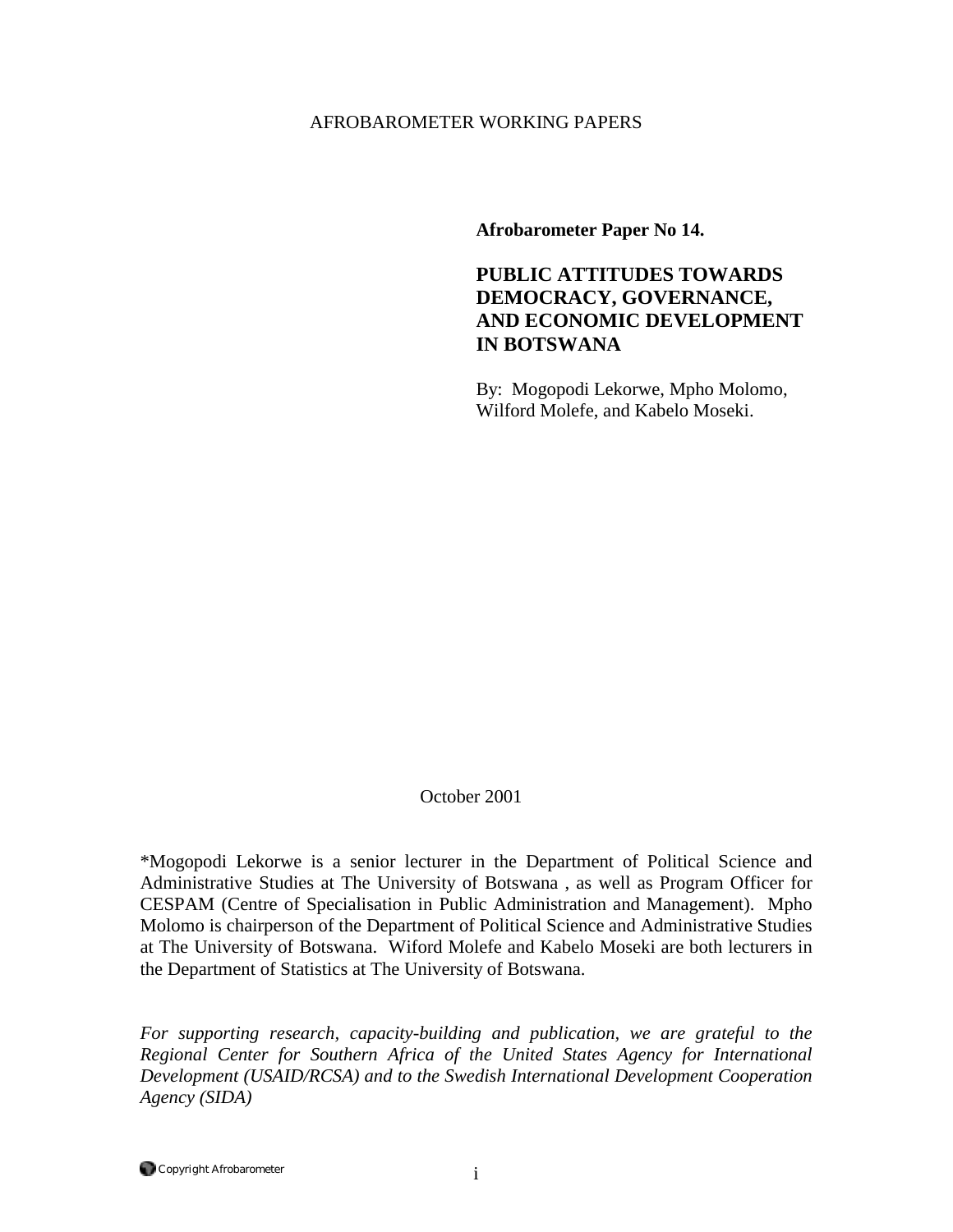### AFROBAROMETER WORKING PAPERS

Co-Editors: Michael Bratton, E. Gyimah-Boadi, and Robert Mattes

 The Afrobarometer Series, launched in October 1999, reports the results of national sample surveys on the attitudes of citizens in selected African countries towards democracy, markets and other aspects of development. The Afrobarometer is a joint enterprise of Michigan State University (MSU), the Institute for Democracy in South Africa (IDASA) and the Centre for Democracy and Development (CDD, Ghana). Afrobarometer papers are simultaneously co-published by these partner institutions. The objective of the Afrobarometer is to collect, analyze and disseminate cross-national, timeseries attitudinal data for up to a dozen new democracies on the African continent.

Copies of Working Papers are available for \$15.00 each plus applicable tax, shipping and handling charges. Orders may be directed to:

> IDASA POS 6 Spin Street, Church Square Cape Town 8001 SOUTH AFRICA (phone: 27 21 461 5229, fax: 27 21 461 2589, e-mail: [tanya@idasact.org.za\)](mailto: tanya@idasact.org.za)

An invoice will be sent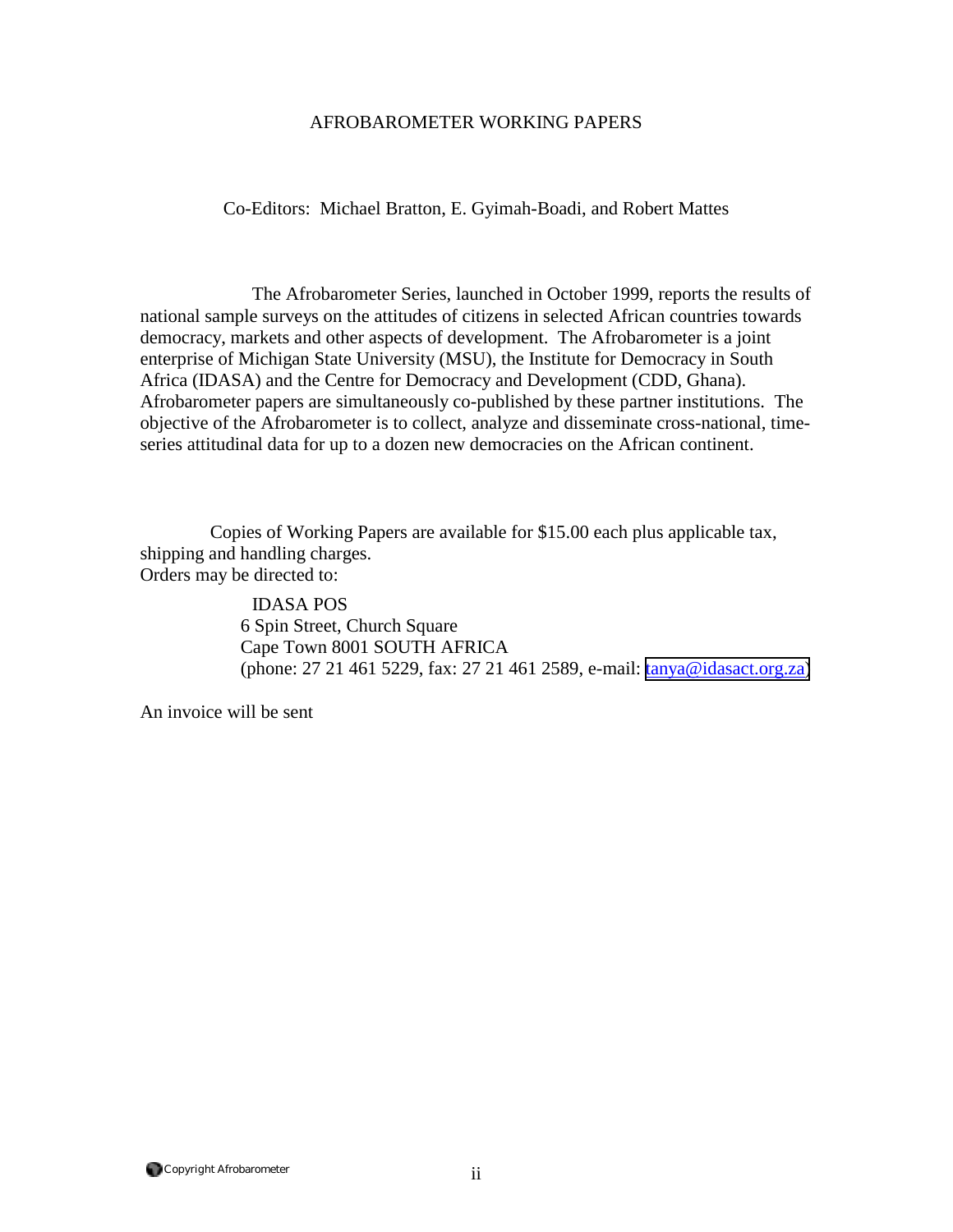#### Publications List

### *AFROBAROMETER WORKING PAPERS*

- No.1 Bratton, Michael and Robert Mattes, "Support for Democracy in Africa: Instrinsic or Instrumental?" 1999.
- No.2 Bratton, Michael, Peter Lewis and E. Gyimah-Boadi, "Attitudes to Democracy and Markets in Ghana," 1999.
- No.3 Lewis, Peter M. and Michael Bratton, "Attitudes to Democracy and Markets in Nigeria," 2000.
- No.4 Bratton, Michael, Gina Lambright and Robert Sentamu, "Democracy and Economy in Uganda: A Public Opinion Perspective," 2000.
- No.5 Bratton, Michael and Robert Mattes, "Democratic and Market Reforms in Africa: What 'the People' Say," 2000.
- No.6 Bratton, Michael and Gina Lambright, "Uganda's Referendum 2000: The Silent Boycott," 2001.
- No.7 Mattes, Robert, Yul Derek Davids, Cherrel Africa and Michael Bratton, "Public Opinion and the Consolidation of Democracy in Southern Africa," July 2000.
- No.8 Mattes, Robert, Yul Derek Davids and Cherrel Africa, "Views of Democracy in South Africa and the Region: Trends and Comparisons," October 2000.
- No. 9 Bratton, Michael, Massa Coulibaly and Fabiana Machado, "Popular Perceptions of Good Governance in Mali," March 2000.
- No.10 Bratton, Michael and Robert Mattes, "Popular Economic Values and Economic Reform in Southern Africa," 2001.
- No. 12 Chikwanha-Dzenga, Annie Barbara, Eldred Masunungure, and Nyasha Madingira, "Democracy and National Governance in Zimbabwe: A Country Survey Report." 2001.
- No. 13 Gay, John and Thuso Green. "Citizen Perceptions of Democracy, Governance, And Political Crisis in Lesotho." 2001.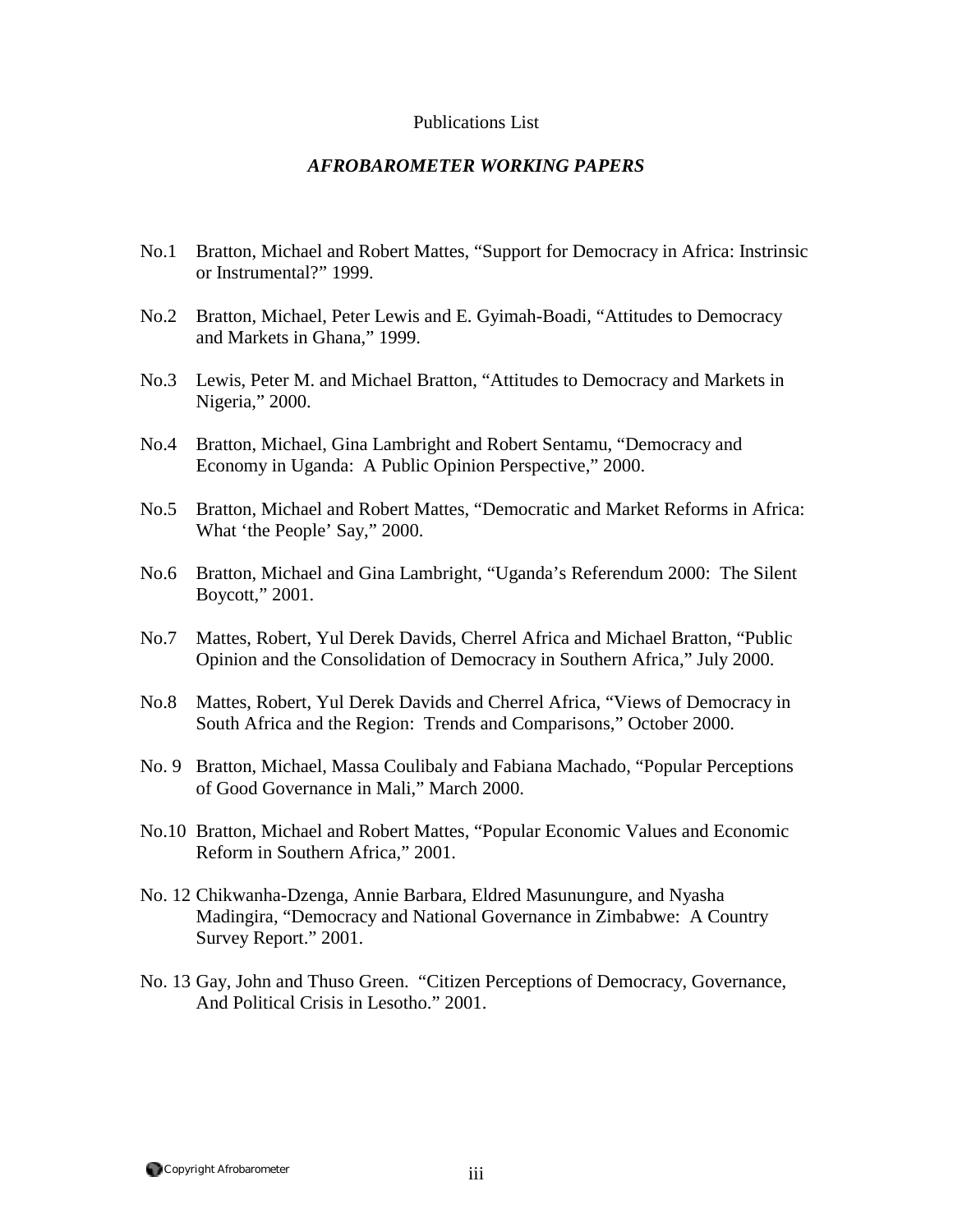#### **Abstract**

 Botswana is the longest surviving democracy in Southern Africa, which others often seek to emulate. In order to observe popular satisfaction with democratisation, an Afrobarometer survey was conducted in Botswana in 2000. The results reflect longstanding democratic values and the firm entrenchment of democratic institutions. Batswana demonstrate their satisfaction with democracy and the legitimacy of the state by claiming that the government exercises power within legal means and equally represents the interests of all citizens. Few Batswana, however, taken an interest in politics or civic affairs, yet they can generally identify their political leaders. Interestingly, most Batswana indicate their personal economic conditions are worsening as well as those of the economy as a whole. The survey reveals that although Batswana are generally content, problems of political participation and economic distribution still need attention.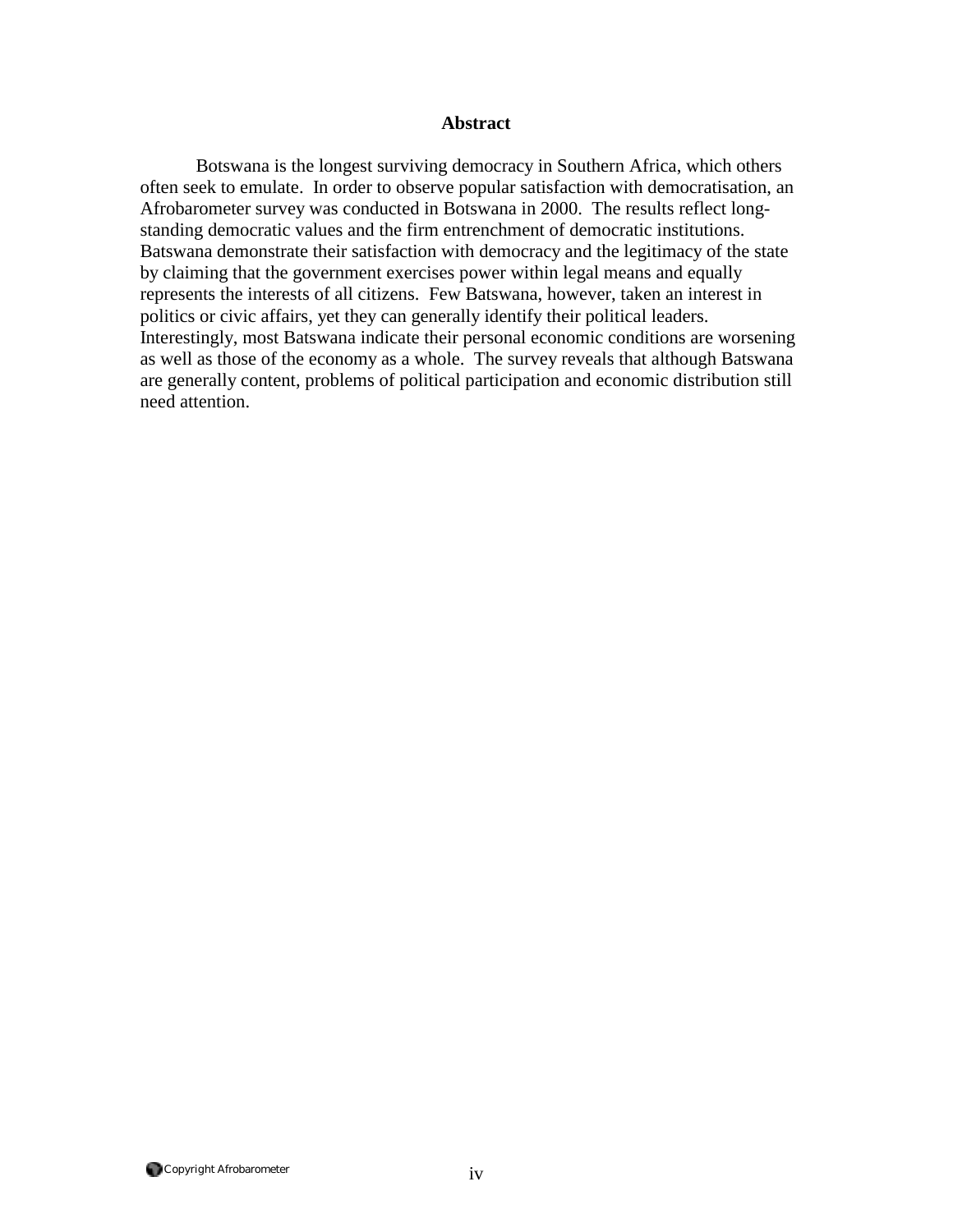# *Background and Context*

The past two decades have ushered in various democratisation processes in almost all Southern African countries. Many of these processes are incomplete while others have reversed their progress. Even though a number of them have conducted what can be termed free and fair elections, democracy still remains fragile within the region.

Thus, Southern African states are at varying stages of the democratisation process. They range from fully functioning, competitive electoral democracies to "semi" democracies (Diamond, 1996), "pseudo," or "virtual" democracies (Joseph, 1998). Along with Mauritius, Botswana is hailed as one of the oldest and most stable democracies within the region (Du toit, 1995). While analyses focusing solely on constitutional protections, institutions and institutional performance are important to understand this record of democratic performance, it is equally important to understand the political attitudes and behavioural predispositions of Batswana towards their political and economic system.

We need to assess the extent to which Batswana understand and appreciate the term democracy. Do they perceive it in intrinsic or instrumental terms? Do they, in fact, think they are governed democratically? Do they engage in activities that promote or inhibit the further development of democracy? And are they committed to democracy to the extent that would defend it if it came under threat?

In order to answer these and many other questions, researchers at the University of Botswana in collaboration with the Institute for Democracy in South Africa, and the Afrobarometer Network surveyed a nationally representative, stratified, clustered, probability sample of 1,200 Batswana about their attitudes towards democracy, governance, and economic development. Interviews were conducted during November and December 1999. All interviews were done face to face and in the home language of the respondent.<sup> $\frac{1}{1}$ </sup> This report presents some basic statistics with regard to public attitudes towards democracy, governance and economic development in Botswana. We also venture into some preliminary analysis and interpretation of the results. More in-depth and sophisticated analysis will be done in various follow up papers.

Applied survey research of this nature can yield an abundance of information useful both to analysts and scholars as well government decision-makers. Accurate information can help policy-makers make informed decisions and policy choices to implement improvements that respond to citizens needs and preferences (Folz, 1996). More specifically, the data from this survey can help policy makers at each stage of the policy process: formulation, implementation, and evaluation.

Policy formulation in many instances involves choices of what to do or not to do. Applied survey research can help policy makers determine what people need, want, prefer, or demand from them. Such information can be used to make choices, set priorities, and translate popular demands into public policy. This data can also help government officials and politicians decide how best to deliver or provide services. Lastly, this information can provide a useful feedback for evaluation of government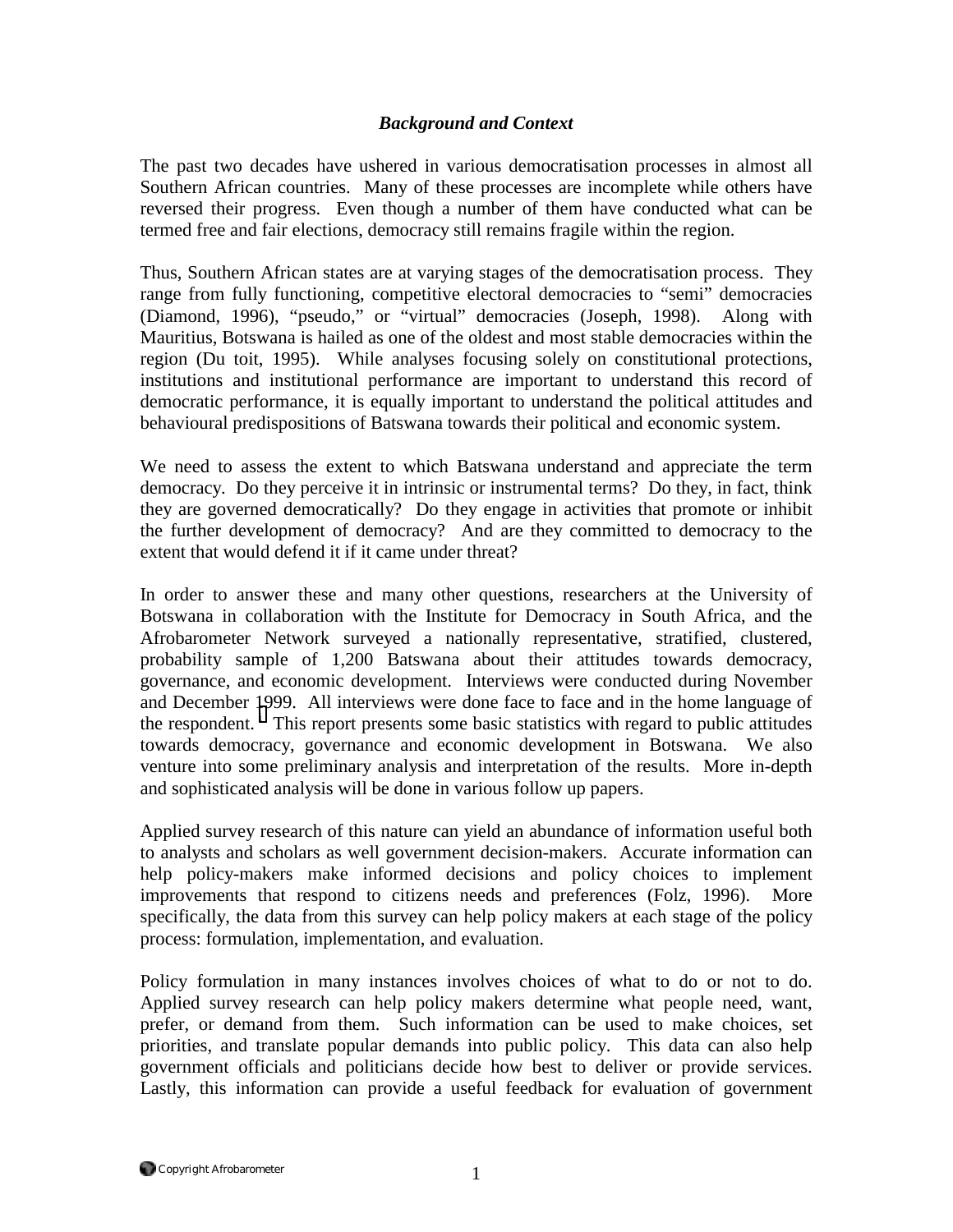policies and programmes. However efficient a department may claim to be, citizen satisfaction is the real challenge that confronts many policy-makers.

# *The Political Situation in Botswana*

The beginning of the new millennium is an important period for the consolidation of democracy in Botswana. It is a time to celebrate the achievements of the past thirty years as well as confront the challenges of the future. The close of the millennium will be remembered for the advancements that were made on the democratic front. It marked the end of one party rule and advent of multi-party politics in Malawi, Mozambique, Tanzania, and Zambia. Perhaps more significantly, it marked the end of apartheid in South Africa and the end of South Africa's illegal occupation of Namibia. Yet Southern Africa has also retreated back to conflict with the outbreak of the civil war in Congo-Kinshasa and the resurgence of conflict in Angola.

While democracy has been a fragile species in many African countries, it has blossomed in Botswana. It has a unique record in Southern Africa as the country that adhered to multi-party democracy when other countries moved toward one party regimes. Regular elections, consistently deemed 'free and fair' have manifested that resilience. The bedrock of Botswana's democracy is embedded in the traditional Kgotla system. The Kgotla is a time tested forum where issues of public policy are discussed openly by the community (Holm and Molutsi, 1989). In a measure to widen the frontiers of democracy, in 1997 Botswana instituted electoral reforms that created an Independent Electoral Commission (IEC), reduced the voting age from 21 to 18 years, and created an absentee ballot. Currently, there is a raging debate on reforming the electoral system to make the composition of parliament more reflective of the popular vote.

In its three decades of independence, Botswana has become a model of a working democracy. The constitution of Botswana created an executive presidency in which the President is both Head of State and Government. It provides for a unicameral legislature based on the Westminster parliamentary system in which Members of Parliament (MPs) are elected on the 'First-Past-The-Post' (FPTP) or 'winner-take-all' electoral system. There is also a lower chamber consisting of 15 non-elected members of the House of Chiefs that advises government on traditional and customary issues. It is the interface of these two institutions and the populace that has defined Botswana's democratic practice.

Botswana has now held eight 'free and fair' elections, though there has never been a turnover in party control of government. Table 1 below shows that the FPTP system has produced a predominant party system in which the ruling Botswana Democratic Party (BDP) has won each and every election by a landslide victory (at least in terms of legislative seats). Only in 1994 did the opposition Botswana National Front (BNF) project itself as a serious contender for political power by wining 13 out of 40 parliamentary seats. From 1984 to 1994, the BNF had recorded a steady growth in the popular vote, only to drop by 12 percent in the popular vote in 1999, with just 6 parliamentary seats due to a party spilt and the formation of the new Botswana Congress Party (BCP). Were it not for that split, there was every indication that it would do well in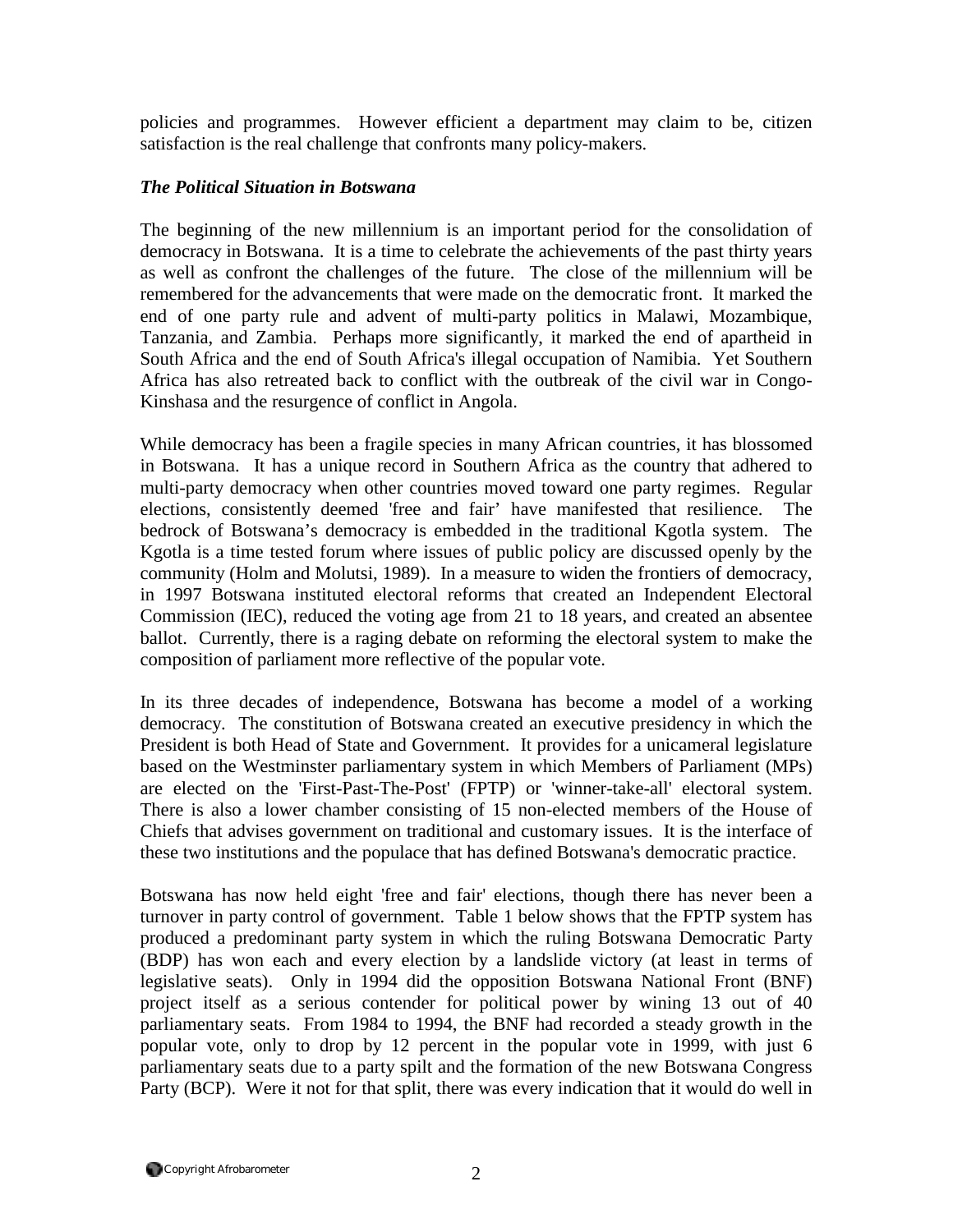the 1999 election. However, as it is, the opposition remains weak and ineffective (Molomo, 2000).

| Party        | $\sim$ $\sim$ $\sim$ $\sim$ $\sim$<br>1965 | 1969 | 1974 | 1979                     | 1984           | 1989                     | 1994     | 1999                     |
|--------------|--------------------------------------------|------|------|--------------------------|----------------|--------------------------|----------|--------------------------|
| <b>BDP</b>   | 28                                         | 24   | 27   | 29                       | 28             | 31                       | 27       | 33                       |
| <b>BNF</b>   | ۰                                          | 3    | ↑    | ∍                        |                | 3                        | 13       | 6                        |
| <b>BPP</b>   | 3                                          | 3    | ◠    |                          |                |                          | 0        | $\overline{\phantom{0}}$ |
| BIP/         | 0                                          |      |      | 0                        | $\overline{0}$ | 0                        | $\theta$ |                          |
| <b>IFP</b>   |                                            |      |      |                          |                |                          |          |                          |
| <b>BCP</b>   | $\overline{\phantom{0}}$                   | -    | -    | $\overline{\phantom{0}}$ | ۰              | $\overline{\phantom{0}}$ | -        |                          |
| <b>BAM</b>   | -                                          |      |      | -                        |                |                          |          | $\theta$                 |
| <b>MELS</b>  | ۰                                          | -    | -    | -                        | -              | -                        | $\theta$ | $\theta$                 |
| <b>Total</b> | 31                                         | 31   | 32   | 32                       | 34             | 34                       | 40       | 40                       |
| <b>Seats</b> |                                            |      |      |                          |                |                          |          |                          |

*Table 1: Party Support, 1965 – 1999 (Number of Seats)* 

*Table 2: Party Support, 1965 – 1999 (Percentage of Popular Vote)* 

| Party           | $\tilde{\phantom{a}}$<br>.<br>1965 | 1969 | 1974       | $\sim$<br>$\cdot$<br>1979 | $\overline{\phantom{a}}$<br>1984 | 1989 | 1994           | 1999       |
|-----------------|------------------------------------|------|------------|---------------------------|----------------------------------|------|----------------|------------|
| <b>BDP</b>      | 80                                 | 68   | 77         | 75                        | 68                               | 65   | 55             | 54         |
| <b>BNF</b>      |                                    | 14   | 12         | 13                        | 20                               | 27   | 37             | 25         |
| <b>BPP</b>      | 14                                 | 12   | 6          | 8                         |                                  | 4    | $\overline{4}$ |            |
| <b>BIP/IFP</b>  |                                    | h    |            | 4                         | 3                                | 2    | 4              |            |
| <b>BCP</b>      |                                    |      | -          | -                         |                                  |      | -              | 11         |
| <b>BAM</b>      |                                    |      |            |                           |                                  |      |                |            |
| Other           |                                    |      |            |                           | ◠                                | ↑    |                |            |
| <b>Rejected</b> | $\overline{\phantom{0}}$           | -    |            |                           |                                  |      |                |            |
| Total %         | 100                                | 100  | <b>100</b> | 100                       | 100                              | 100  | 100            | <b>100</b> |

The electoral fortunes of the BDP can be explained in part by the winner-take-all electoral system but also by the strong alliance it has cultivated among the *Bangwato* (the people of the Central District, the most populous district, that accounts for 14 of the 40 parliamentary constituencies). The decision by Ian Khama Seretse Khama to enter politics was widely applauded by Bangwato.

Following the BNF's electoral gains in 1994, the BDP engaged a consultant, Lawrence Schlemmer to map out a strategy for the future. Schlemmer (1997:3) recommended that the BDP would increase its chances of winning the 1999 elections by not only honourably retiring some of the old guard but also bringing into the party a person with 'sufficient dynamism' who was untainted by factional fights. The appointment of Ian Khama Seretse Khama, the eldest son of the first President, Sir Seretse Khama, to Vice-President was seen as the right move to inspire stability and to recapture the electoral support the BDP appeared to be losing. The retirement of Sir Ketumile Masire and the ascendance to power of Festus Mogae was also part of this grand strategy. But it is not clear whether the BDP won the 1999 election on account of Khama's influence or the split in the opposition.

President Mogae's conduct in public office has also been the subject of serious debate. The most contentious case was his declaration of a State of Emergency in 1999 following the issuance of the election writ but before the IEC had completed the certification of the voters roll. Had he not declared the State of Emergency in order to reconstitute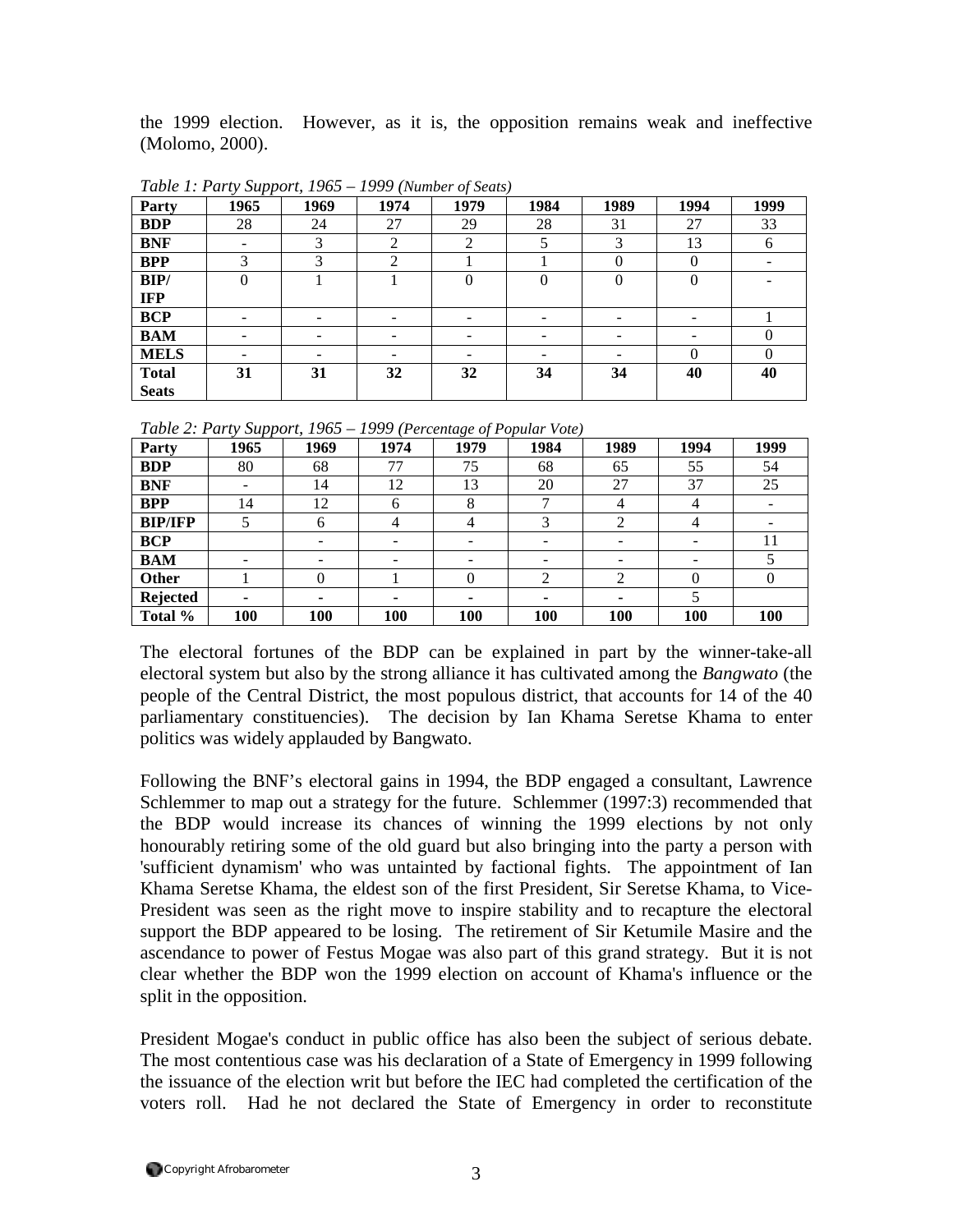Parliament and enable it to amend the electoral law, 66,000 voters would have been disenfranchised. Nevertheless, Mogae accepted the blame amidst charges that he was "careless, inconsistent, very haphazard…and displaying poor concentration" (*Botswana Gazette*, 1999:2).

Another notable incident was his unprecedented 1999 decision to grant Khama 12 months sabbatical leave, a move widely opposed by MPs and Members of Cabinet. In addition, Mogae did not appoint an acting Vice-President during his leave; Khama continued as Vice-President throughout his absence from office. And whenever Mogae left the country, Khama was recalled from leave to act as President. Finally, when it became clear that government was beset by lack of implementation capacity, Khama was recalled from the controversial sabbatical and given increased powers to oversee other ministries. All these moves appeared to be votes of no confidence by Mogae in the members of his Cabinet. What is more worrying is that in his short term in office, Khama has revealed himself as someone with contempt for established procedures, flaunting the long established tradition of *Therisanyo* (consultation) upon which the BDP is based. The most cogent example was his unilateral decision to abolish the Tirelo Sechaba Scheme (National Service).

Economically, Botswana has won praise as a successful capitalist model in Sub-Saharan Africa. From a humble beginning as one of the poorest countries in the world when it attained independence in 1966, Botswana has recorded one of the highest growth rates in the world. This was made possible by the discovery and exploitation of minerals, especially diamonds. Yet growth has been accompanied by growing poverty and inequalities in income and unemployment especially in rural areas. Unemployment, lack of housing, poor services and crime also afflict urban areas. Rising levels of HIV/AIDS compound these societal ills. At current infection rates, HIV prevalence was anticipated to rise to 270,000 by the year 2000 (Lesetedi, 1999: 50). With a population of just 1.5 million, this is alarmingly high.

# *Consolidating Democracy In Botswana*

Scholars have adopted a number of approaches to the study of young democracies. This study adopts the premise posited by Juan Linz and Alfred Stepan that democracy can only be said to be consolidated if it is widely accepted by a majority of people as "the only game in town." This happens when citizens choose democracy as the most preferable form of government over other regimes.

Botswana's success story as a liberal democratic system is anchored in the performance of its institutions, particularly holding regular free and fair elections. However other scholars have also pointed to its strong economy and prudent economic management, the quality of its leadership, and its democratic culture. Yet Botswana also presents somewhat of a paradox in that other important characteristics that are usually said to account for the resilience of a well functioning democracy seem to be weak or nonexistent. Botswana has never experienced a turnover in party control of government, it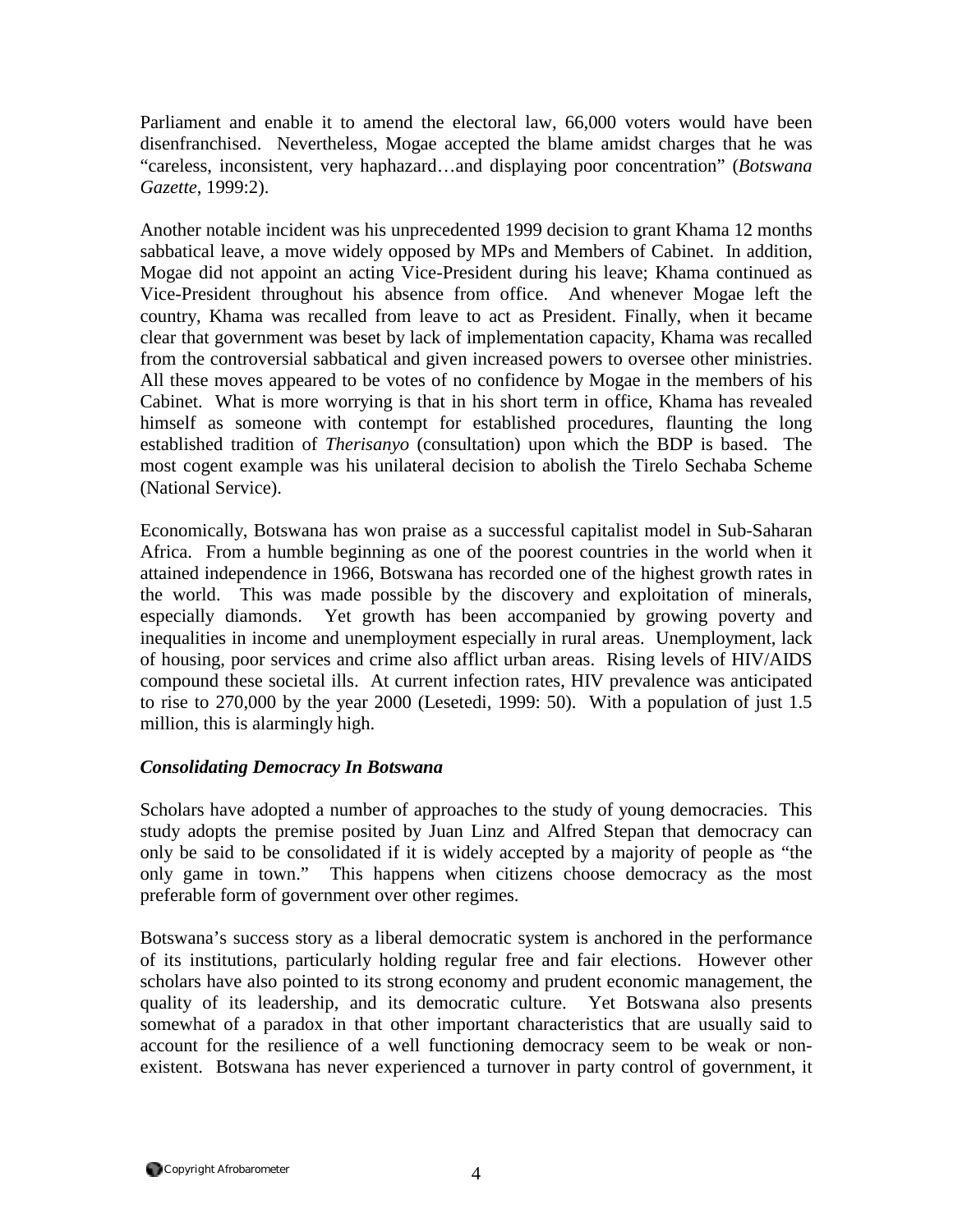has a weak opposition, and a weak civil society with declining levels of participation in civic activities.

Focussing on this last characteristic, Botswana's civil society is confronted with a lack of human and financial resources. First of all, there is no group political culture where leaders are expected to agree on a course of action which they then present to the public. Historically, group activity has had no role outside of Tswana political structures: the community was organised around the chief and most political communication revolved around the Kgotla. Normally civil society is said to develop as a countervailing force to the state. In Botswana, however, they developed in parallel. Another important obstacle is the fact that many educated citizens work for government, parastatals or the civil service and therefore not allowed to participate in political activities. Many citizens therefore avoid engaging in partisan politics because the costs of doing so are higher than the prospective benefits.

Thus, this Afrobarometer survey assesses the extent to which democratic norms are embraced in Botswana. What do Batswana understand as democracy? Do they perceive the concept in intrinsic or instrumental terms? Indeed, do they think they are governed democratically? Do they engage in activities that promote democracy, or is their support for democracy passive, attested only by voting in periodic elections? Finally, if democracy came under threat, would Botswana be prepared to defend it?

In order to answer this, and many other questions, researchers at the University of Botswana in collaboration with the Institute for Democracy in South Africa and the Afrobarometer Network surveyed a nationally representative, stratified, clustered probability sample of 1,200 Batswana about their attitudes towards democracy, governance and economic development. Interviews were conducted between November and December 1999. All interviews were done face to face and in the home language of the respondent (for more information on survey methodology, see Apppendix A).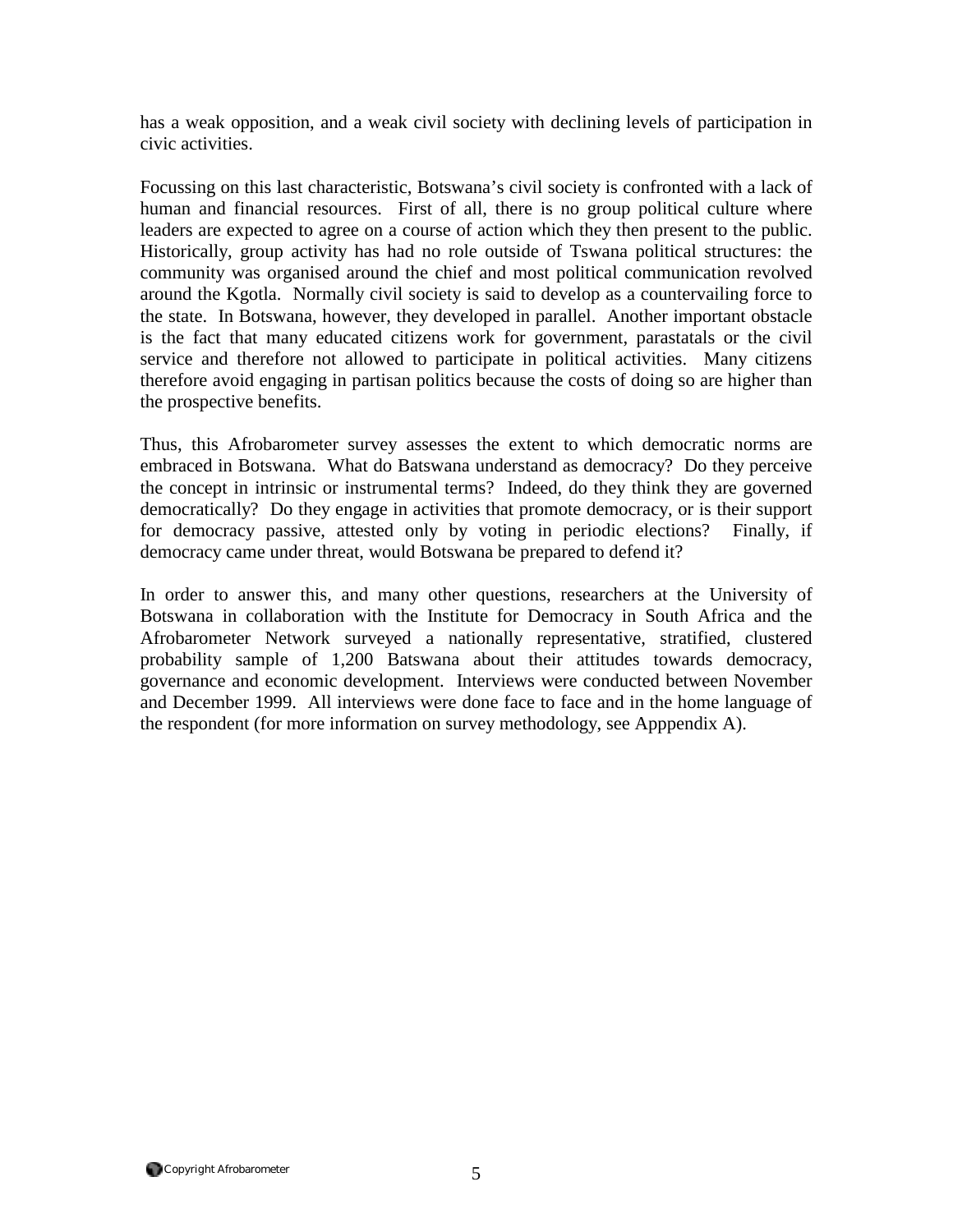# *Consolidation Of Democracy*

This section yields the following findings:

- A large majority in Botswana (82 percent) say that democracy is always preferable.
- In Botswana, democracy is most frequently understood as participation in decisionmaking (e.g. "government by the people"). One third of Batswana (34 percent) gave this response. Civil liberties and freedoms are the second most frequently mentioned response (30 percent).
- By overwhelming margins, Batswana disapprove of non-democratic alternatives. Eighty six percent disapprove of dictatorial, presidential rule; 85 percent reject military rule; 78 percent reject the idea of a one party state; 74 percent disapprove of traditional rule on a national basis; and 71 percent disapprove of a return to British colonialism.
- Botswana is the only country within the survey where more than a simple majority (54 percent) see their last election as completely democratic.
- Forty six percent say that the way Botswana is governed is "completely democratic" far more than in any of the other countries surveyed.

# *Support for Democracy*

Democracy is a disputed term. Much of the debate on democracy is informed by the liberal paradigm which conceptualises it in terms of the existence of civil and political rights. However, there have been debates in Africa over the need for a shift in paradigm that begins to articulate a different set of assumptions in defining democracy. As succinctly pointed out by Bratton and Mattes (1999:4), "as citizens in the non-western world strive to make democracy their own, they reshape it, imparting cultural norms" that shape its direction and destiny. Ideas of how to define and reformulate democracy are determined by the concrete historical and material circumstances that exist in a polity. As a result, democracy is a product of universal ideals but also fashioned by concrete realities.

There are two basic paradigms which define democracy: the intrinsic and the instrumental views (Rose et al,1998; Diamond, 1999). In the intrinsic model, people see democracy as political and civic rights. In the instrumental view, people view democracy in terms of its substantive outcomes, usually favourable economic outcomes. Yet another school of thought sees multi-party competition as the *sine qua non* (a sufficient condition) of democracy.

To establish levels of support for democracy in Botswana, we asked respondents to tell us which of the following statements they agree with most: A. Democracy is preferable to any other kind of government; B. In some circumstances, a non-democratic government can be preferable to democratic government; C. For someone like me, a democratic or non-democratic regime makes no difference. An overwhelming majority (82 percent) of Batswana say that democracy is always preferable; this is the highest level measured in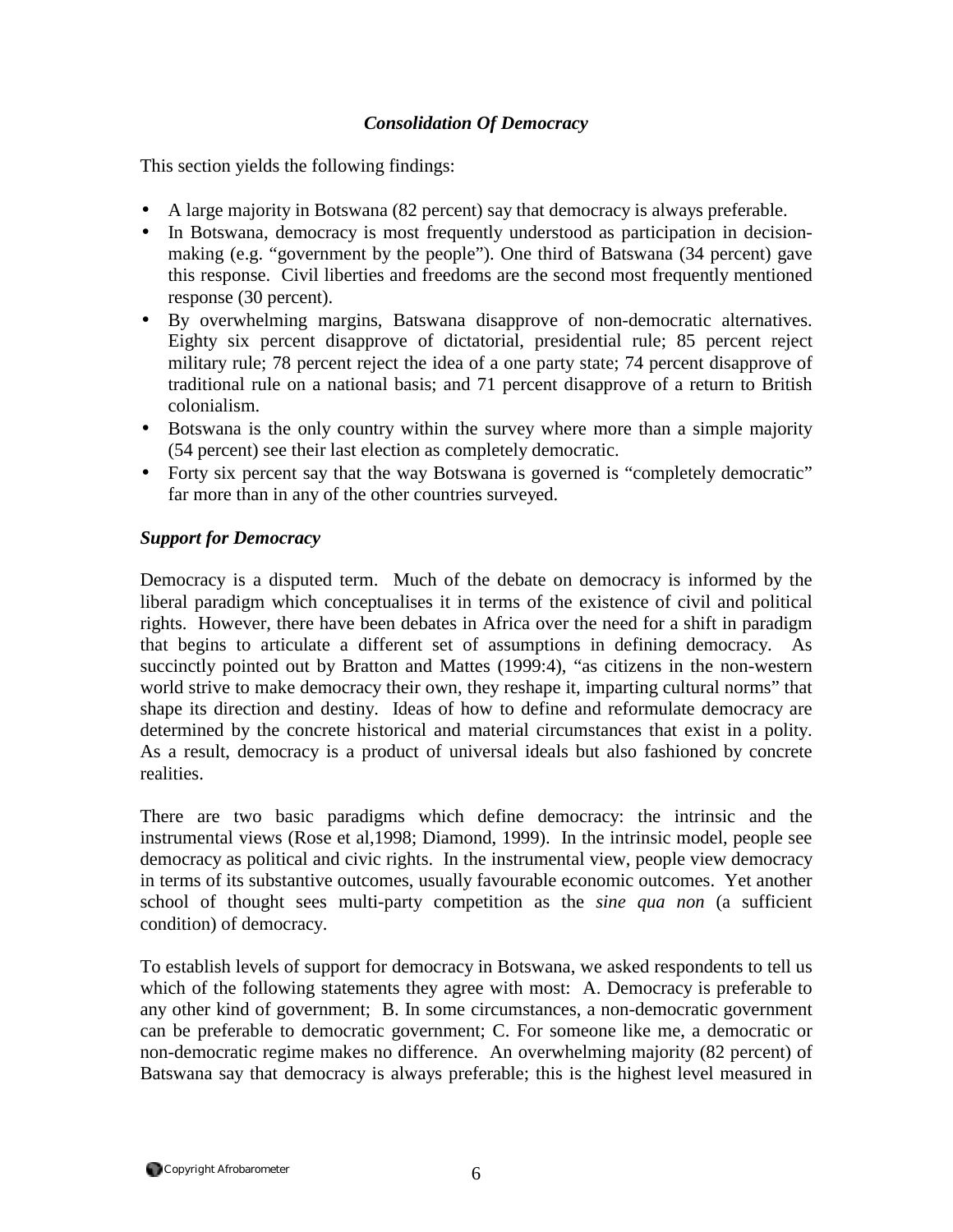Southern Africa. This powerful and apparently unqualified preference for a democratic regime suggests that democracy in Botswana may be consolidating.

| Table 3: Support for Democracy |  |
|--------------------------------|--|
|--------------------------------|--|

|                                                     | Responses |
|-----------------------------------------------------|-----------|
| Democracy is preferable to any other kind of        | 82%       |
| government.                                         |           |
| In some circumstances, a non-democratic government  | 7%        |
| can be preferable to democratic government.         |           |
| For someone like me, a democratic or non-democratic | 6%        |
| regime makes no difference.                         |           |
| Don't know                                          | 3%        |

We asked a question to determine further whether democracy is indeed "the only game in town." The premise of the question was: "Sometimes democracy does not work." The interviewer then proceeded to ask: "When this happens, some people say that we need a strong leader who does not have to bother with elections. Others say that even when things don't work, democracy is always best." Respondents were asked to choose between these two positions. Again, even under apparently difficult circumstances, the vast majority of Batswana still feel there is no place for an unelected leader. While there is a reduction of seventeen percentage points from the previous question, 65 percent agree that democracy is always best. 29 percent agree that if democracy is not working, they would prefer a strong, unelected leader.

# *The Meaning of Democracy*

Despite the fact that Botswana is considered an old democracy in the region, we wanted to find out what Batswana understood by the term democracy? Sometimes the meaning of the word is culturally misplaced and outsiders often impose a given meaning. People were asked, "What if anything, do you understand by the word democracy? What comes to mind when you hear the word?"

93 percent were able to provide an answer, but this reduced drastically to 28 percent for a second definition. Just eight percent could provide a third. In their first reply, 69 percent provided a positive meaning of the term. However, it should be noted that the question used the Setswana translation of the word "democracy:" which might have assisted some respondents in answering the questions.

|                              | <b>Positive Meanings</b> | Negative meanings | Null/Neutral Meanings |
|------------------------------|--------------------------|-------------------|-----------------------|
| Those who supply a meaning - | 69%                      | ${<}1\%$          | 24%                   |
| <b>First Response</b>        |                          |                   |                       |
| Those who supply a meaning - | 27%                      | ${<}1\%$          | 1%                    |
| Second Response              |                          |                   |                       |
| Those who supply a meaning - | 8%                       | $0\%$             | ${<}1\%$              |
| Third Response               |                          |                   |                       |

*Table 4: Awareness of the Term "Democracy"* 

Another way of uncovering a perceived definition of democracy is to give to them a series of procedural elements normally associated with the term. We asked them to say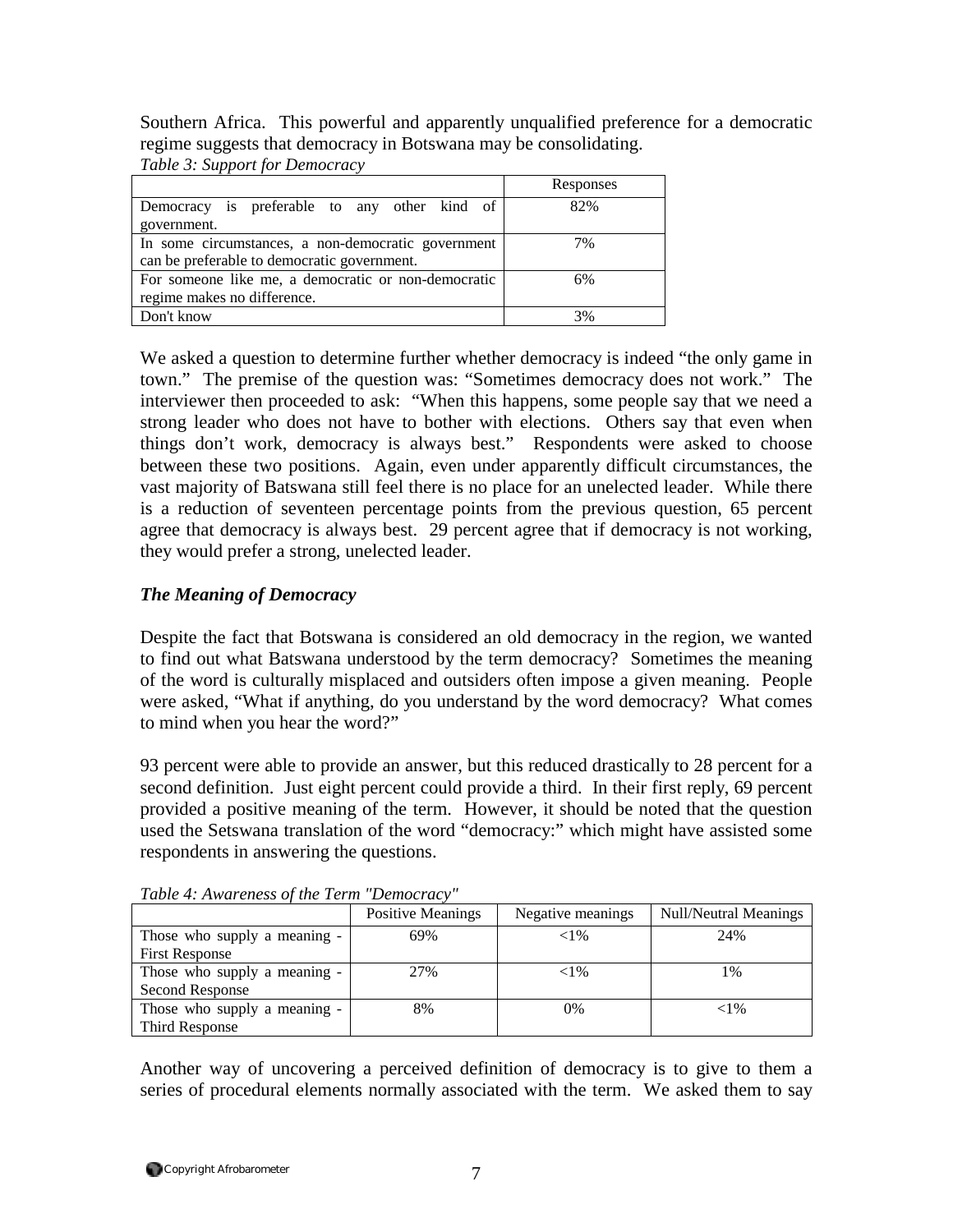which of these elements they considered essential, important, or not important in order to be democratic. What seems to emerge is that Batswana attach almost equal importance to political and economic components, with economic factors having a slight edge. Within the political component, majority rule is deemed "essential" by 47 percent, regular elections (46 percent), multiparty competition (45 percent), and freedom of speech (41 percent) are also important. However, three of the economic components are seen as "essential" to democracy by slightly higher proportions than the political: basic necessities (52 percent), equality in education (51 percent), and jobs for everyone (49 percent). Just one third (34 percent) see a small income gap between the rich and the poor as an essential ingredient of democracy.

|                                                                  | Essential | Important |
|------------------------------------------------------------------|-----------|-----------|
| Majority rule                                                    | 47.1%     | 40.2%     |
| Complete freedom for anyone to criticise the<br>government.      | 40.8%     | 43.8%     |
| Regular elections                                                | 45.9%     | 36.7%     |
| At least two political parties competing with<br>each other.     | 44.6%     | 37.7%     |
| Basic necessities like shelter, food, and water<br>for everyone. | 52.3%     | 38.8%     |
| Jobs for everyone.                                               | 48.6%     | 37.2%     |
| Equality in education                                            | 50.6%     | 37.8%     |
| A small income gap between rich and poor.                        | 33.7%     | 38.6%     |

*Table 5: Understanding of Various Components of Democracy* 

*"People associate democracy with many diverse meanings such as the ones I will mention now. In order for a society to be called democratic, is each of these: "* 

These results seems to demonstrate that as much as democracy is defined by political ideals, concrete economic circumstances have a direct bearing on it. From the survey we can see that Batswana are content because they have always enjoyed basic political rights. For example, Batswana's emphasis on majority rule and freedom of speech is lower than in Zimbabwe and Malawi. The absolute economic hardships in Malawi and Zimbabwe also explain why they are considered essential parts of democracy in those countries (see Mattes, Bratton, Davids & Africa, 2000).

### *Rejection of Non-Democratic Alternatives*

Another method to establish the level of popular commitment to democracy was to ask people a series of questions related to the procedural components of democracy. The responses reflect that democratic institutions are firmly entrenched in Botswana. The message is clear: under no circumstance will Batswana approve of authoritarian rule. Three quarters (76 percent) would disapprove of abandoning the system of regular multiparty elections rule for a one party regime, 74 percent would disapprove of decisions being made by chiefs or elders, 85 percent would disapprove of military rule, and 86 percent would oppose presidential dictatorship. 71 percent would disapprove (50 percent strongly so) of returning to live under the British Protectorate.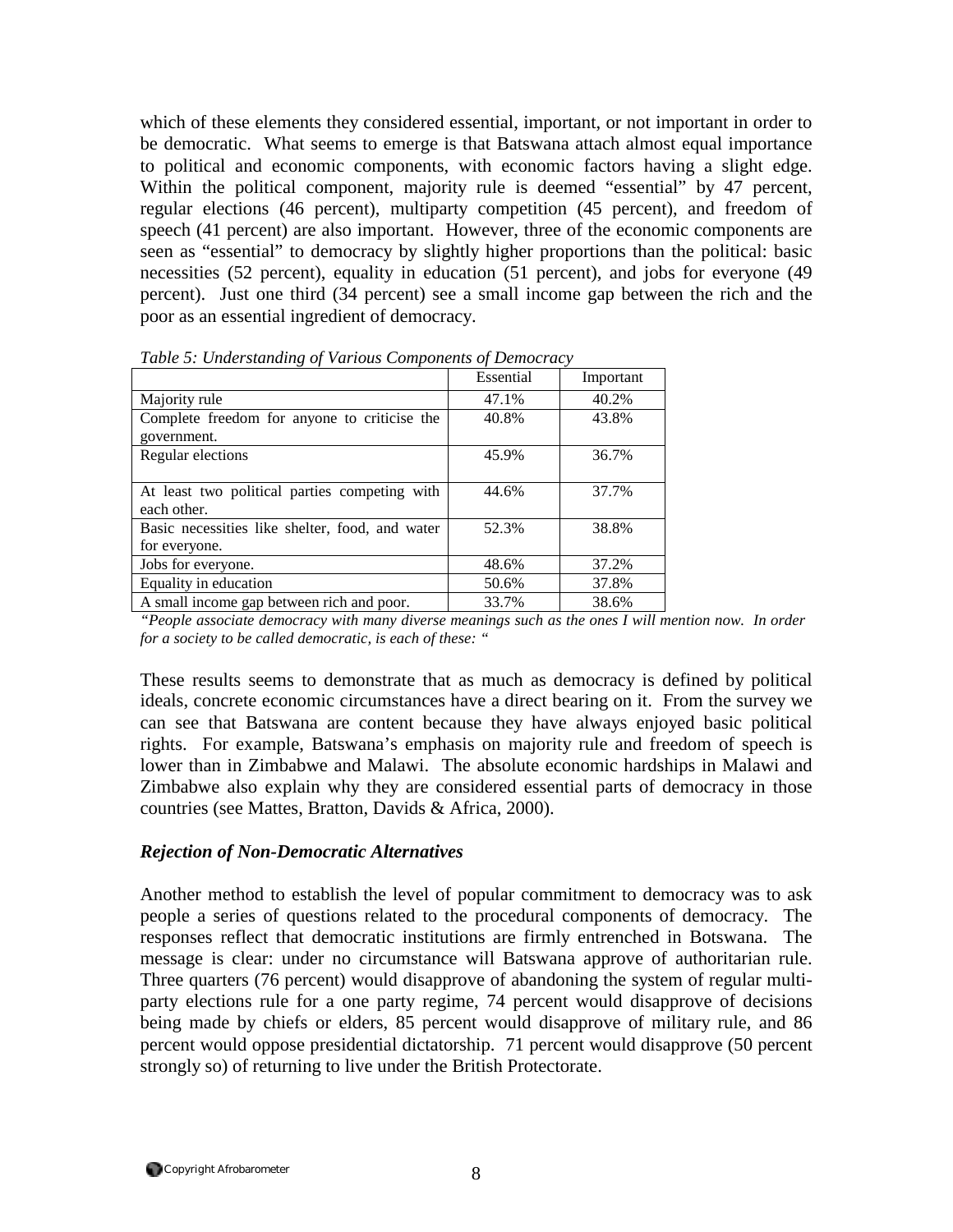Asked whether they would approve of a situation where all decisions were made by technocrats (economic experts) rather than by government, 52 percent of the respondents said they would disapprove, and 28 percent approve. Indeed, development planning in Botswana is performed by technocrats: politicians only debate it in Parliament and usually approve it as proposed.

|                                       | Strongly Disapprove /<br>Disapprove | Neither Approve<br>nor Disapprove | Strongly Approve/<br>Approve |
|---------------------------------------|-------------------------------------|-----------------------------------|------------------------------|
| If only one political party<br>or     |                                     |                                   |                              |
| candidates from only one party were   | 78%                                 | 2%                                | 17%                          |
| allowed to stand for elections and    |                                     |                                   |                              |
| hold office?                          |                                     |                                   |                              |
| If all decisions were made by a       |                                     |                                   |                              |
| council of elders, traditional or     | 74%                                 | 5%                                | 18%                          |
| chiefs.                               |                                     |                                   |                              |
| If the army came in to govern the     | 85%                                 | 1%                                | 9%                           |
| country?                              |                                     |                                   |                              |
| If parliament and political parties   |                                     |                                   |                              |
| were abolished, so that the President | 86%                                 | 3%                                | 7%                           |
| could decide everything?              |                                     |                                   |                              |
| If all important decisions about the  |                                     |                                   |                              |
| economy were made by economic         | 52%                                 | 11%                               | 28%                          |
| experts rather than an elected        |                                     |                                   |                              |
| government or parliament.             |                                     |                                   |                              |
| If we returned to rule by the British | 71%                                 | 4%                                | 12%                          |

*Table 6: Rejection of Non-Democratic Alternatives* 

*Our current system of governing with regular elections and more than one political party is not the only one has ever had. Some people say that we would be better off if we had a different system of government. How much would you disapprove, neither disapprove nor approve, or approve of the following alternatives to our current system of government with at least two political parties and regular elections?* 

# *The Workings of Democracy in Botswana*

Majority pluralities of Batswana affirm that three decades of liberal democracy have brought about advances in political freedoms and economic rights compared to life before independence. With regard to political freedoms, six in ten (60 percent) say that there is more freedom for Batswana to join political organisations as well as to vote for the party of their choice than before independence. 57 percent say that there is now more freedom of expression than before independence. An equal 57 percent feel that Batswana are freer now from arbitrary arrest than under colonial rule. One half the public (49 percent) say that government treats people more equally than before the advent of democratic independence.

Concerning economic rights, 45 percent say they enjoy an improved adequate standard of living, 51 percent said there is increased access to basic necessities, and 43 percent said there is greater equality of opportunity exists in Botswana today than under colonial rule. Forty three percent say people are safer from crime and violence than before.

If these numbers appear lower than expected, it is not because significant proportions say these freedoms and rights were more secure under colonial rule: very few, in fact, say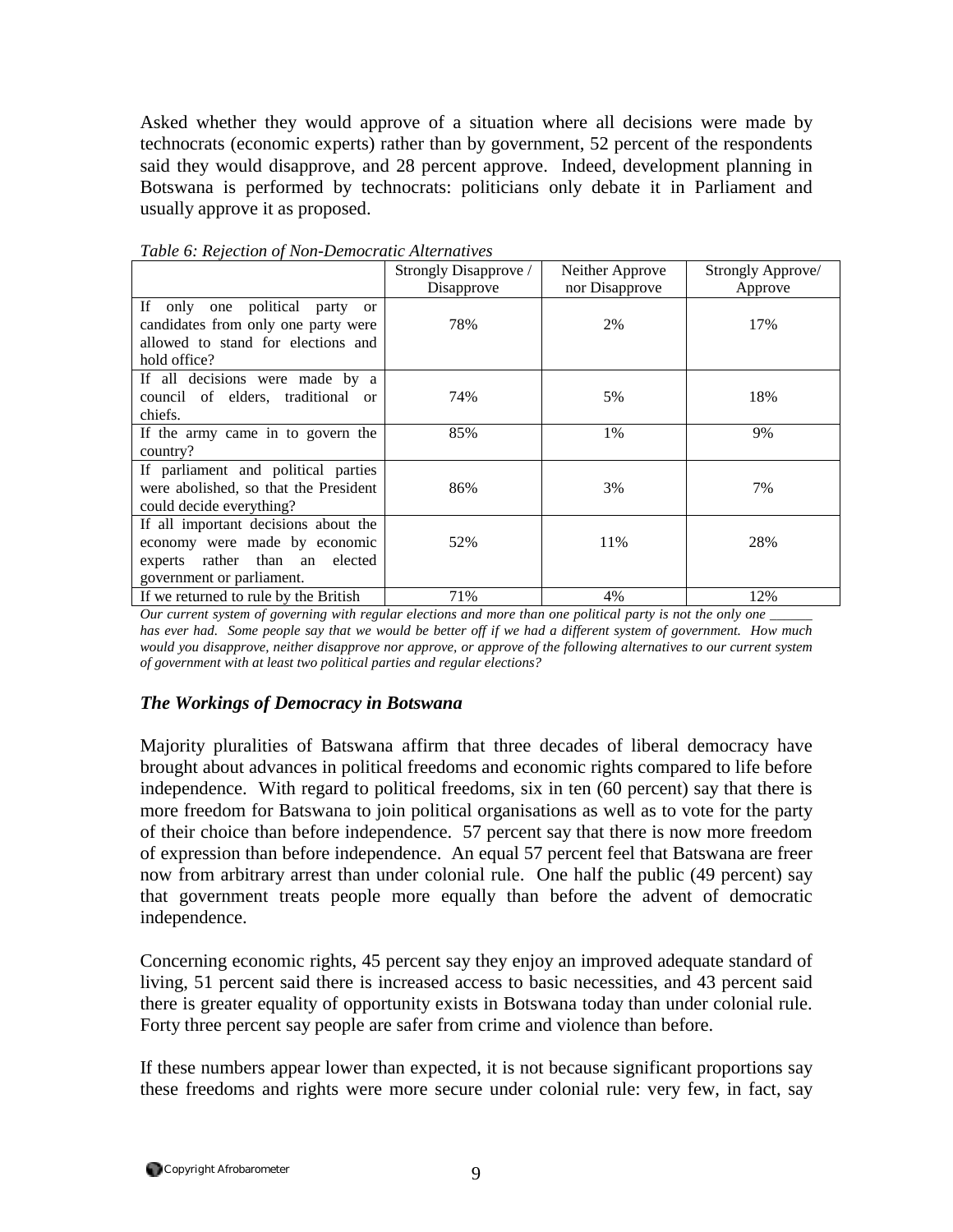this. But there are significant proportions (often between one-fifth and one-third) who say they do not know, concentrated among younger Batswana who simply cannot remember life before independence and therefore could not make a comparison.

|                                                                 | "Much Better" |
|-----------------------------------------------------------------|---------------|
|                                                                 | "Better"      |
| Anyone can freely say what he or she thinks                     | 57%           |
| People can join any political organisation                      | 60%           |
| People can live without fear of being arrested by the police if | 57%           |
| they have not done anything wrong                               |               |
| Everybody is treated equally and fairly by government           | 60%           |
| People are safe from crime and violence                         | 49%           |
| People have an adequate standard of living                      | 43%           |
| People have access to basic necessities (like food and water)   | 45%           |
| Regional, provincial official                                   | 51%           |
| Batswana are equal to one another                               | 43%           |

*Table 7: Perceived increases in freedom and rights under multi-party politics* 

*Some people say that today, under our current system of government, our political and overall life is better than it was under the British. Others say things are no better, or even worse. For each of these following matters, would you say things today are worse, about the same, or better? (% "Much Better" / "Better")* 

While Batswana say democracy is the most preferable form of government under any circumstance, how much democracy do they think is delivered by their current political institutions? We assessed the extent to which people evaluate the content of their democracy by asking them whether their most recent elections (1999) were free and fair, as well as how democratic their political system is.

The 1999 elections were the first conducted under the auspices of the Independent Electoral Commission (IEC). Even though there were some administrative problems in the administration of elections, they were certified free and fair by both national and international observer missions (DRP-UB, SADC). What do ordinary Batswana think? A clear majority, 55 percent, said the 1999 elections were "completely free and fair," and another quarter (28 percent) said they were "free and fair, with some minor problems."<sup>[ii](#page-38-0)</sup> Only 7 percent did not have an opinion on the fairness of the elections.

*Table 8: How democratic was the last election?* 

|                                                             | Responses |
|-------------------------------------------------------------|-----------|
| Completely free and fair                                    | 55%       |
| Free and fair, with some minor problems.                    | 28%       |
| On the whole, free and fair but with several major problems | 7%        |
| Not free and fair                                           | 3%        |
| Don't know                                                  | 7%        |

*On the whole, how would you rate the freeness and fairness of the last national election, held in \_\_\_\_ ? Was it: \_\_\_\_\_?*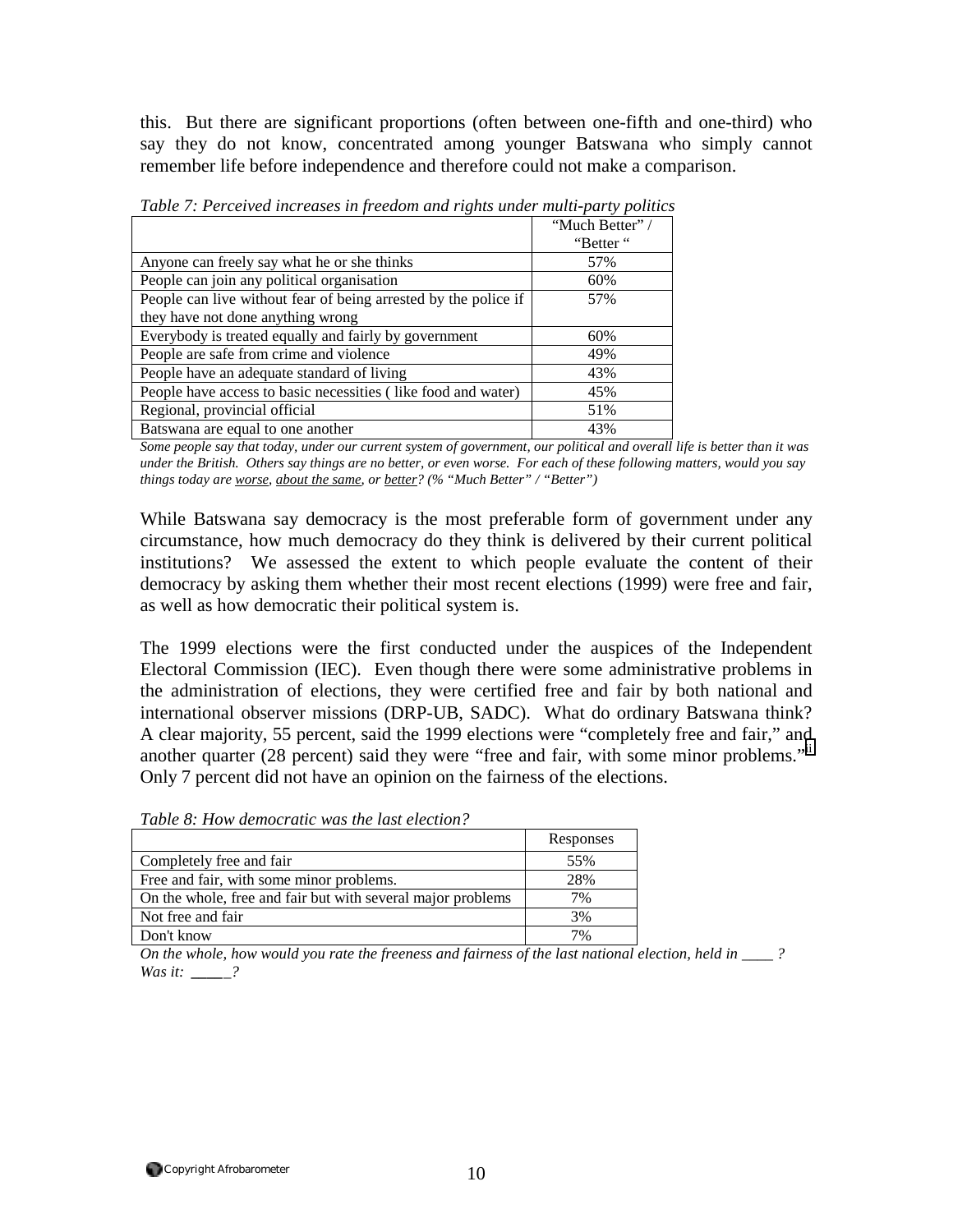When asked to evaluate the overall democratic content of government, 46 percent of the respondents said the country is "completely democratic," and a further 36 percent said it was "democratic, but with some minor exceptions." A negligible 5 percent said Botswana is "not a democracy" and 4 percent were unable to offer an opinion on the matter.

|                                             | Responses |
|---------------------------------------------|-----------|
| Completely democratic                       | 46%       |
| Democratic, but with some minor exceptions. | 36%       |
| Democratic, with some major exceptions.     | 8%        |
| Not a democracy                             | 5%        |
| Do not understand question (not read)       | 1%        |
| Don't know (not read)                       | 4%        |

*Table 9: How Democratic is the way your country is governed* 

*On the whole, is the way \_\_\_\_\_\_\_ is governed:* 

Beyond whether people think Botswana's political system produces democracy, how satisfied are they with the content of what is produced? Fully three quarters (75 percent) responded in the affirmative while 22 percent were not satisfied.

*Table 10: Satisfaction with Democracy* 

|                                              | Responses |
|----------------------------------------------|-----------|
| Very Satisfied / Fairly Satisfied            | 75%       |
| Not Very Satisfied / Not At All Satisfied.   | 22%       |
| Botswana Is Not A Democracy (Volunteered)    | $1\%$     |
| Don't Know                                   | 3%        |
| .<br>- - -<br>$\sim$ $\sim$ $\sim$<br>$\sim$ | .         |

*Overall, how satisfied are you with the way democracy works in Botswana?* 

These results offer further support for the proposition that Botswana has been able to entrench a democratic culture. Its political system has used a consensual style of decision-making based in the Kgotla system (Lekorwe, 1989). And while Botswana adopted a Westminister parliamentary system at independence it retained the institution of chieftainship though in an advisory capacity. This successful blending of traditional and modern institutions meant that democracy was not an alien concept to Botswana. (Lekorwe, 1989).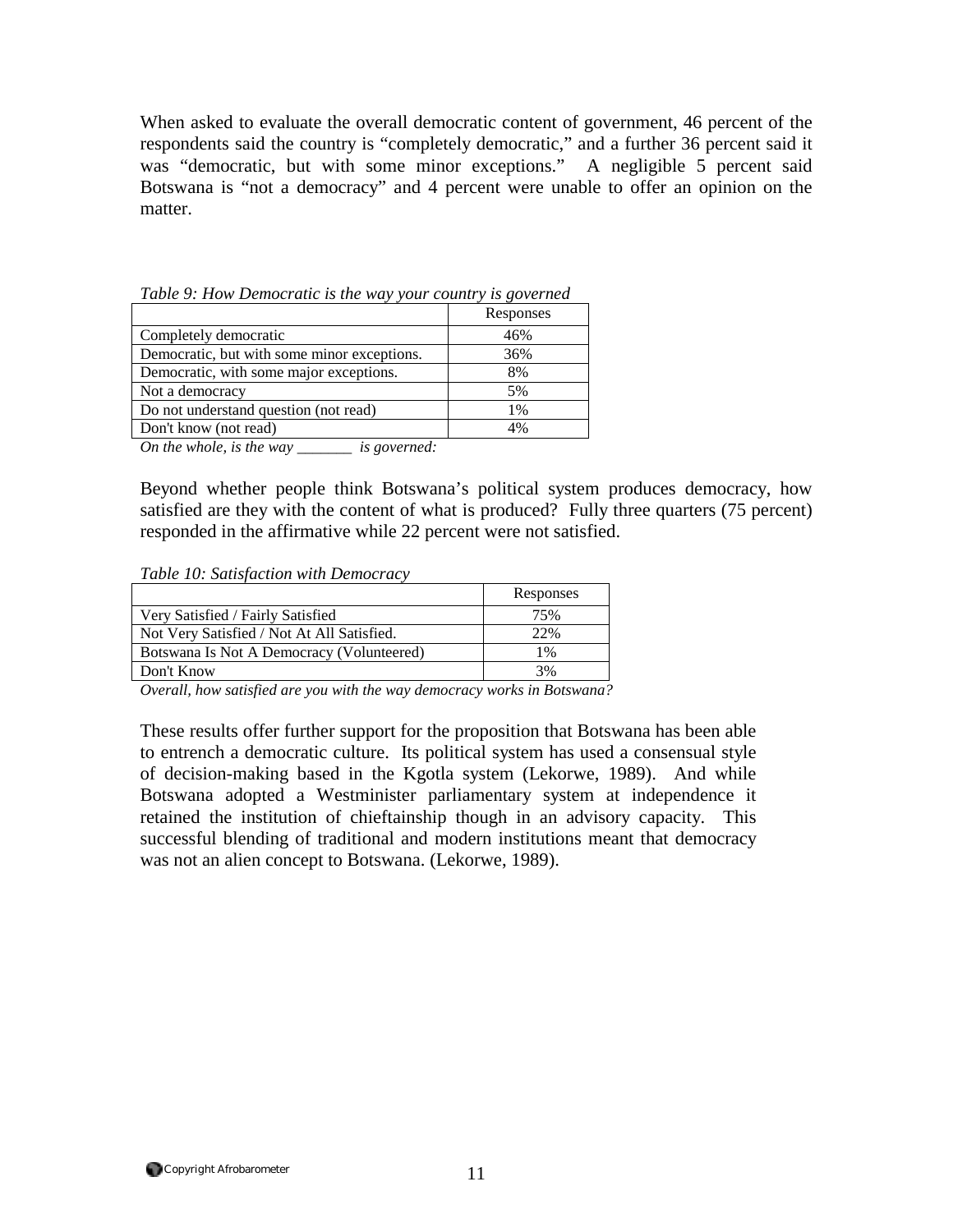# *State Legitimacy*

This section yields the following specific findings:

- The political system enjoys a very high level of legitimacy: 82 percent agree that the present government was elected through acceptable procedures; 73 percent believes that the government exercises power in an acceptable way; and 62 percent affirms that the Constitution expresses the broader values of the society.
- Batswana also express a great deal of trust in state institutions such as the army (71 percent), state broadcaster (71 percent), government press (67 percent), courts of law (64 percent), and the Electoral Commission (54 percent). However, they invest lower levels of trust in the direct political institutions of government: Parliament (46 percent), President (44 percent), and Local Government (41 percent).

One of the most significant tests of a democratic government is legitimacy. Governments ideally prefer to obtain compliance with its decisions through consent rather than through force. In order to keep a society content, there should exist a social contract between the governors and the governed based on trust and respect, not on fear and coercion.

Legitimacy is simply defined as " a psychological relationship between the governed and their governors, which engenders a belief that the state's leaders and institutions have a right to exercise political authority over the rest of the society" (Thomson, 2000:99). In other words, through legitimacy, citizens are convinced, rather than forced to obey the state.

According to Max Weber, there are three main ways in which government can obtain compliance from its citizens. The first way is through tradition where legitimacy rests on society's culture and history. Citizens do not question the decisions of the ruler because of the belief that things are done according to God's will. The second way is through charisma. Here citizens follow and obey because of the leaders' personality. Finally, the third route is through legal-rational authority. This is provided by liberal democratic institutions where citizens obey the state because its institutions have been specifically designed to serve their interests. The government rules on behalf of citizens and formulates, executes and enforces laws designed to advance collective welfare.

Legitimacy therefore means that citizens accept that those in power have the right to make binding decisions in which all must abide by whether or not they agree with them. After all, the government has been duly elected to power by accepted procedures, it exercises power in an acceptable way, and the constitution of the country expresses the values and aspirations of citizens. Respondents were asked whether they agree or disagree with statements reflecting each of these conditions. A large majority, 82 percent believe that Botswana's government was elected by acceptable procedures, and 73 percent agree that it exercises power in an acceptable way. Six in ten (62 percent) feel that the Constitution expresses the values and aspirations of Batswana. However, when asked whether the government has the right to make binding decisions that all people have to abide by whether or not they agree with them, 43 percent disagreed and only 37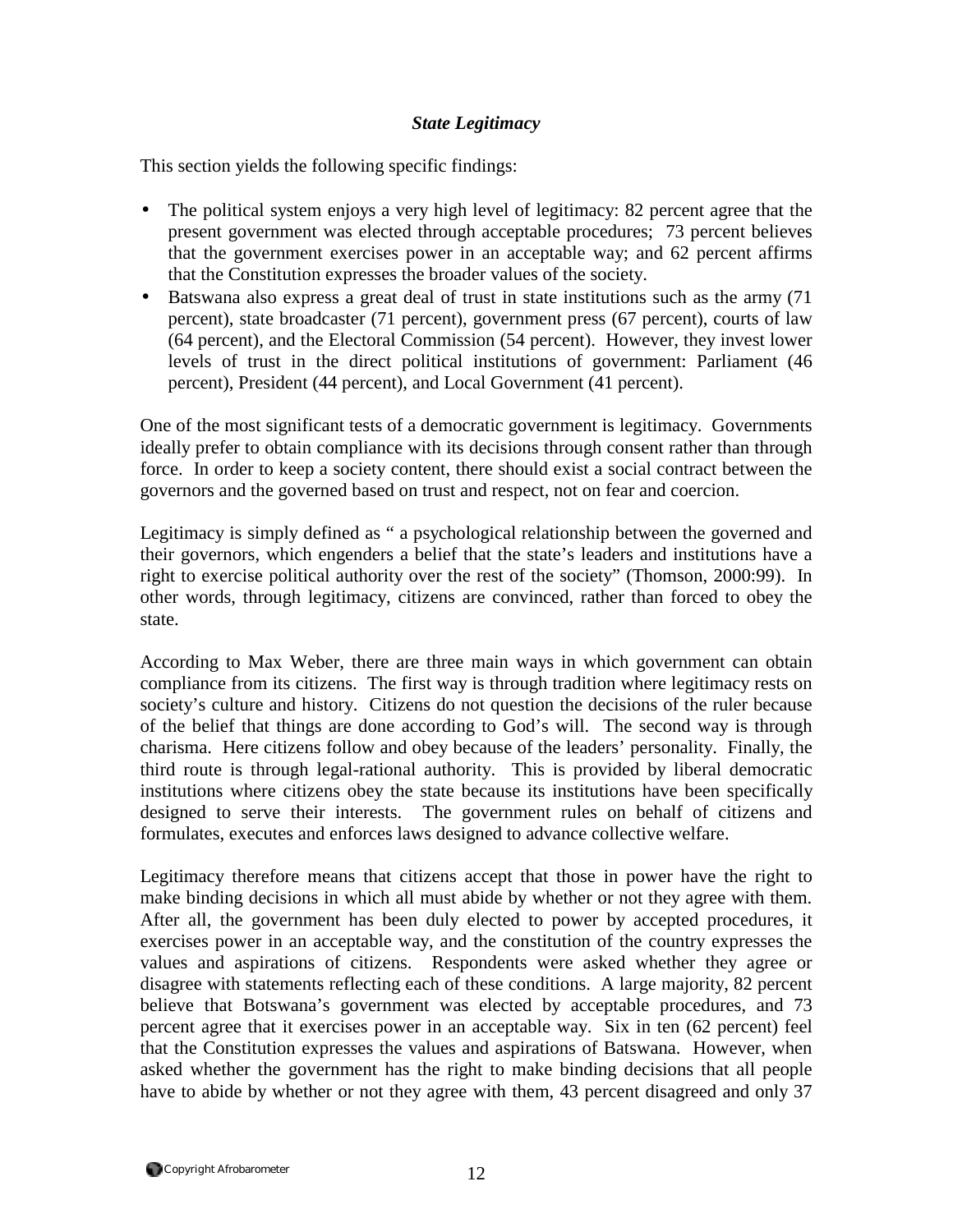percent agreed. This suggests that while Botswana's government enjoys a measure of legitimacy, citizens are still hesitant to allow it to implement unpopular decisions. Batswana desire a government that is under check and accountable for its actions. This could also reflect a legacy of the country's "winner take all" electoral system: those who support opposition parties short of political power may be especially unwilling to allow government to implement policies they oppose.

|                                                       | Strongly Agree /<br>Agree |
|-------------------------------------------------------|---------------------------|
| Our government was elected to power by accepted       | 82%                       |
| procedures.                                           |                           |
| Our government exercised power in an acceptable       | 73%                       |
| way.                                                  |                           |
| Our constitution expresses the values and aspirations | 62%                       |
| of Batswana people.                                   |                           |
| Our government has the right to make decisions that   | 37%                       |
| all people have to abide by whether or not they agree |                           |
| with them.                                            |                           |

*Table 11: State Legitimacy* 

# *Trust in Government and State Institutions*

Generally, a government, which is considered legitimate by the citizenry, is also one that is trusted. We asked respondents about the extent to which they trust government and state institutions to do what is right?

Trust in state institutions is quite high. An average of 64 percent of respondents say they can trust seven key state institutions. At the top of the ratings are army, information, and broadcasting (71 percent), followed by the government press (67 percent), courts of law (64 percent), independent press (62 percent), police (60 percent), and the Electoral Commission (54 percent). The high levels of trust invested in state *and* private media indirectly suggest that Batswana believe what they read, see, and hear.

Trust in more political government institutions is lower: Parliament (46 percent), President (44 percent), and Local Councils (41 percent). Trust ratings for traditional leaders was higher than that of the President (54 percent).

The higher levels of trust in state institutions reflects public confidence in their unambiguous decisions and ability to deliver, as opposed to the mudslinging of partisan institutions. The relatively low levels of trust in the President may also stem from the fact that he is not directly elected by the people of Botswana.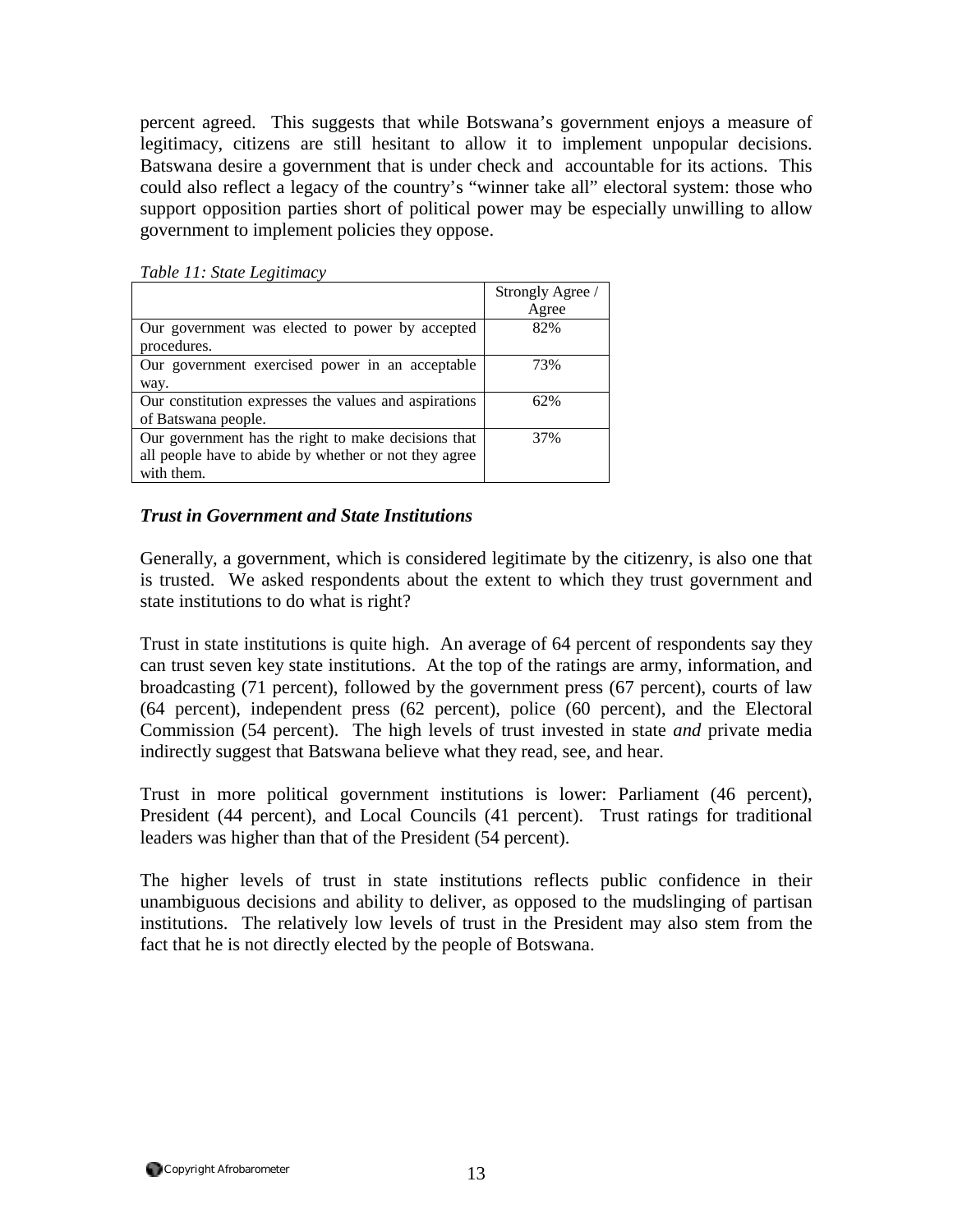#### *Table 12: Trust In Institutions*

|                                       | Always/          |
|---------------------------------------|------------------|
|                                       | Most of the Time |
| The President                         | 44%              |
| Parliament                            | 46%              |
| Your local government                 | 41%              |
| Chief                                 | 40%              |
| The Army                              | 71%              |
| The police                            | 60%              |
| Courts of law                         | 64%              |
| <b>Electoral Commission</b>           | 54%              |
| <b>State Broadcasting Corporation</b> | 71%              |
| Government Press/Newspapers           | 67%              |
| <b>Independent Press/Newspapers</b>   | 62%              |

*How much of the time can you trust \_\_\_\_\_\_\_\_\_\_ to do what is right? Is it: always, most of the time, only some of the time, or never?* 

### *Perceived Institutional Corruption*

Corruption is an evil which hinders institutional capability and impedes social and economic development. In our survey questions, we defined corruption as a situation where those in government and the civil service take money or gifts from the people and use it for themselves, or expect people to pay them extra money or a gift to do their job. Respondents were then asked how many people they think are involved in corruption in different institutions: Government, Parliament, the Civil Service, and Local Government.

Although corruption cannot be said to be widespread in Botswana, government officials, legislators, and civil servants received significant levels of negative ratings when it came to corruption: 32 percent said "all" or "most" government officials are involved in corruption, 29 percent thought members of Parliament participate in corruption and 32 percent thought so about civil servants. Just 20 percent felt this way about officials in their local town governments. Although the figures are lower in Botswana than most other countries in this region, the Botswana government need not be complacent about the existence of the problem. To this end the government has already established the Directorate of Corruption and Economic Crime (DCEC).

| Tubic 19. I creephons of Government Corruption |            |
|------------------------------------------------|------------|
|                                                | All / Most |
| The Government                                 | 32%        |
| Parliament                                     | 29%        |
| Civil Servants                                 | 32%        |
| Local Government                               | 20%        |

*Table 13: Perceptions of Government Corruption* 

*"What about corruption? (Corruption is where those in government and the civil service take money or gifts from the people and use it for themselves, or expect people to pay them extra money or a gift to do their job). How many officials in \_\_\_\_\_\_\_\_ do you think are involved in corruption? All of them, most of them, only some of them, or none?*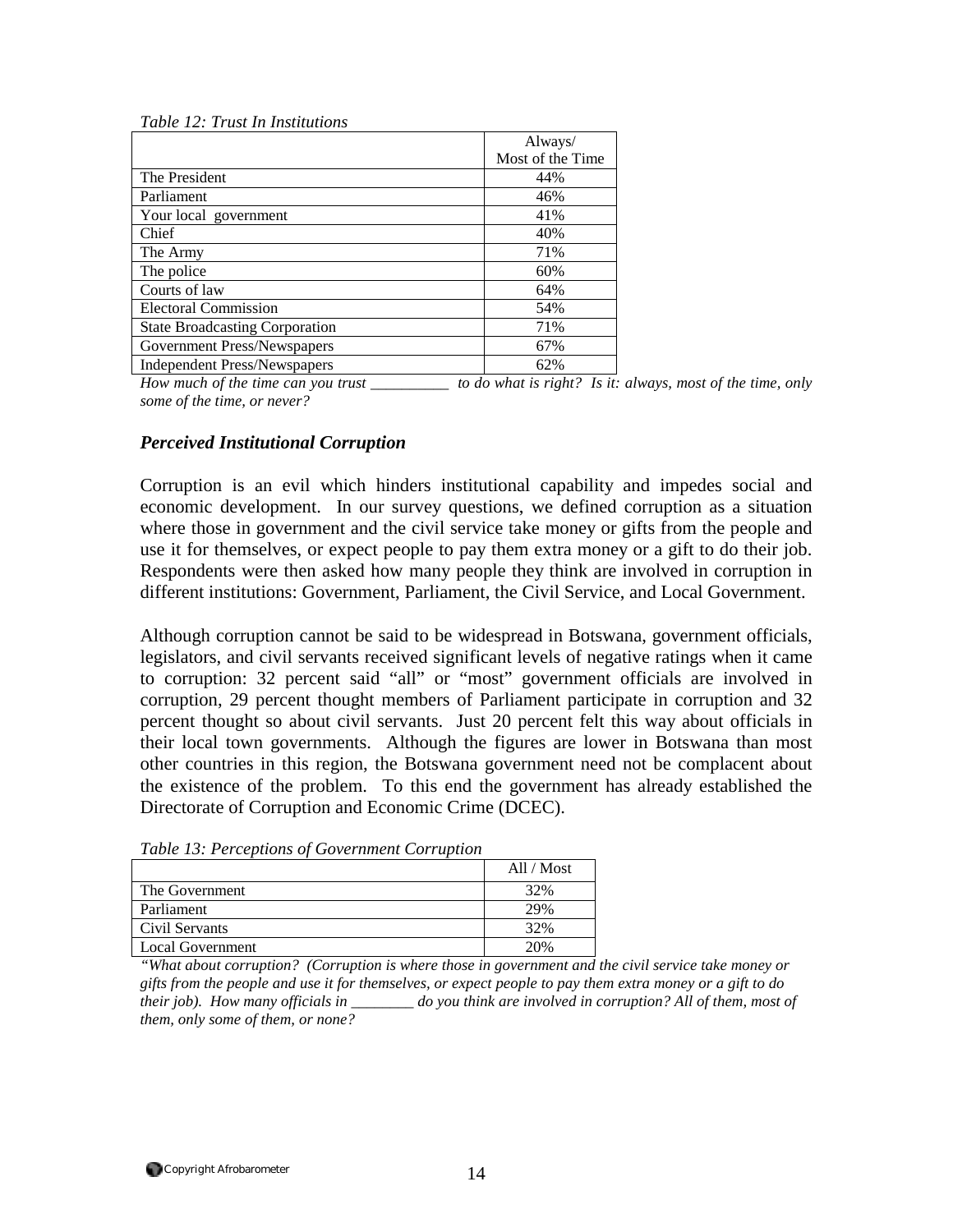# *Personal Experience with Corruption*

Perceptions of corruption are not necessarily based on personal experience with corruption. Very few Batswana say they actually had to pay a bribe or do a favour for a government official in order to get a range of government services (to get a job, a government maintenance payment or loans, electricity or water, housing, or land). This is the lowest level of reported experience with corruption in Southern Africa (Mattes, Davids & Africa, 2000).

|                                                       | Once or Twice / | Never |
|-------------------------------------------------------|-----------------|-------|
|                                                       | A Few times/    |       |
|                                                       | Often           |       |
| A job                                                 | 1%              | 96%   |
| maintenance<br>A<br>government<br>payment,<br>pension | 1%              | 97%   |
| payment or loan                                       |                 |       |
| Electricity or water                                  | ${<}1\%$        | 97%   |
| Housing or land                                       | 1%              | 97%   |

*Table 14: Personal experience with government corruption* 

# *Perceived Institutional Responsiveness*

Theorists from J. Stuart Mill to Robert Dahl have asserted that one of the key characteristics of democracy is the continuing responsiveness of the government to the preferences of the citizens. Democracy affords citizens the right to petition their government with the hope of achieving better results. A good democratic government therefore does not only consider the demands of the citizens, but responds and acts upon those demands. In order to measure popular perceptions of government responsiveness, citizens were asked how interested they thought the President, Parliament, and Local Councils were in what happens to themselves or hearing what people like them think?

Over one half felt that Parliament (56 percent) and the President (53 percent) were interested in public opinion. Slightly under one half (47 percent) felt their local councils were responsive. At independence, Botswana preserved some traditional institutions such as chieftainship. Three quarters of Batswana (74 percent) affirmed that they have a traditional leader or headman. However, only 58 percent of these people (43 percent overall) felt their leader was interested in what they think.

| Tubic 19. Responsiveness of Institutions |                 |                       |  |
|------------------------------------------|-----------------|-----------------------|--|
|                                          | Interested/     | Not very Interested / |  |
|                                          | Very Interested | Not at all Interested |  |
| President                                | 53%             | 26%                   |  |
| Parliament                               | 56%             | 26%                   |  |
| Local Council                            | 47%             | 22%                   |  |
| Traditional Leader*                      | 58%             | 18%                   |  |

*Table 15: Responsiveness of Institutions* 

*How interested do you think the \_\_\_\_\_\_ is in what happens to you or hearing what people like you think? \* Among those who say they have a traditional leader.*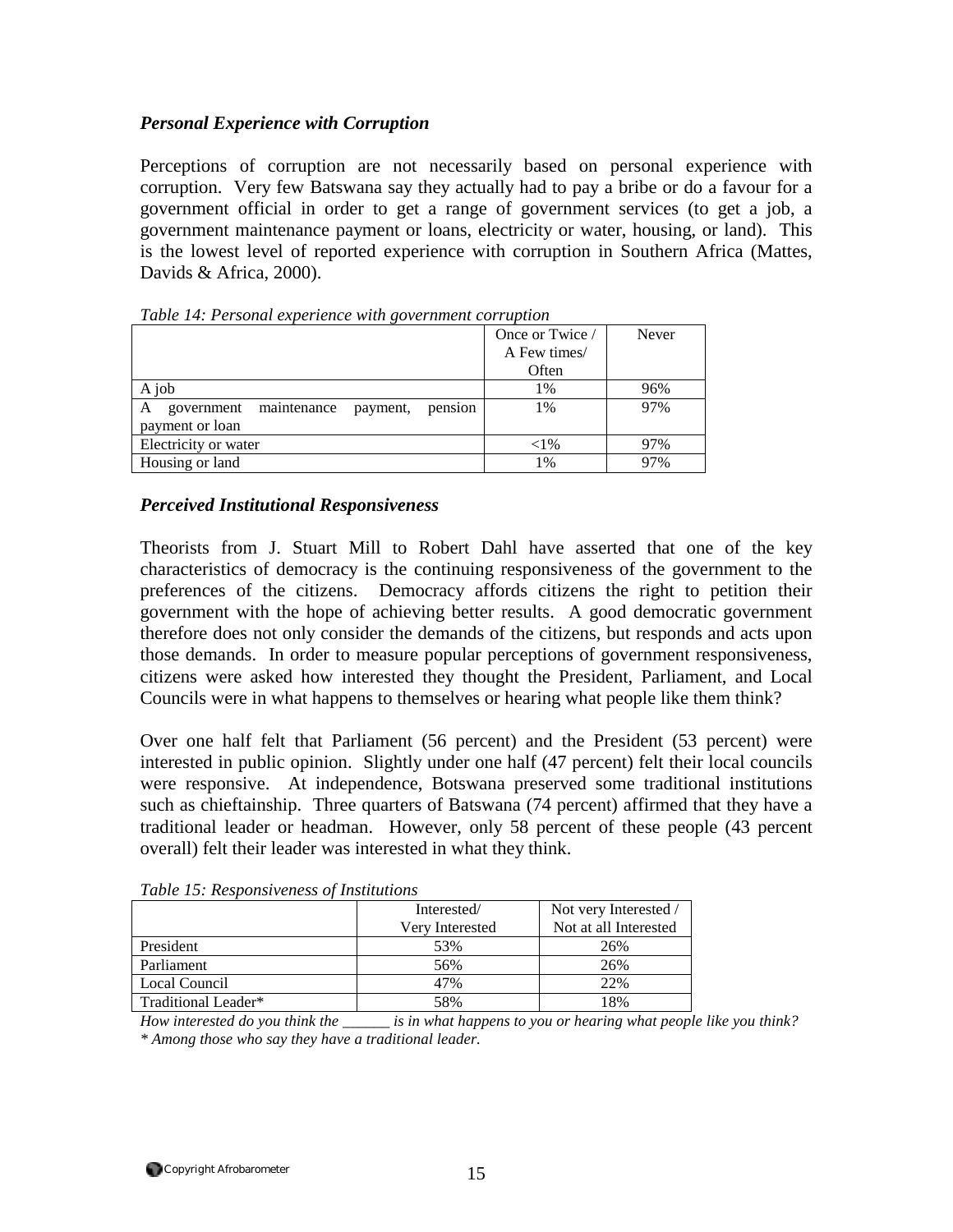# *Government Performance*

In this section the following main findings stand out:

- In the eyes of ordinary Batswana, the three most important problems facing the country are job creation (58 percent), HIV/AIDS (24 percent), and education (20 percent).
- Botswana is the only country in the region where the government receives a positive rating across most issues. Majorities approve of government performance in education (71 percent approval), health care (69 percent), basic service delivery (69 percent), fighting crime (64 percent), managing the economy (60 percent), land affairs (57 percent), and creating jobs (52 percent). Four in ten approve of government performance in terms of building houses (44 percent) and controlling inflation (41 percent).
- 57 percent approved of President Mogae's job performance over the previous year; 64 approved of Parliament's job performance, and 54 percent approved of the performance of their local government.

# *Patience with Government Performance*

To what extent do citizens excuse the performance of the government because of the problems inherited from colonialism? Overall, 60 percent of Batswana felt that their system of government ought to be able to deal with the country's problems regardless of who caused them. Only 15 percent said that it would take years for the government to deal with problems inherited from British colonial rule. These results indicate that Batswana may run out of patience if the government does not address their problems immediately.

# *Most important Problems to be addressed by Government*

The survey asked people to identify the most important problems that government should address (they were able to name up to three problems). The most frequently cited problems were job creation and HIV/AIDS. This is not surprising as the country is facing high levels of unemployment, compounded by recent closures of many factories such as the Hyundai plant. The termination of Tirelo Sechaba has also hit recent high school graduates, the majority of whom are now roaming the streets looking for jobs. This was evidenced by a throng of more than seven thousand young people who turned up at a Botswana Defense Force (BDF) camp in response to advertisements designed to recruit no more than four hundred new troops. Interestingly, job creation, AIDS, and poverty tend to be more pronounced in the rural areas. Both poverty and unemployment were seen as pressing problems by those below high school education at 79 percent and 75 percent respectively. This confirms what is already known about the problem of poverty and unemployment in Botswana.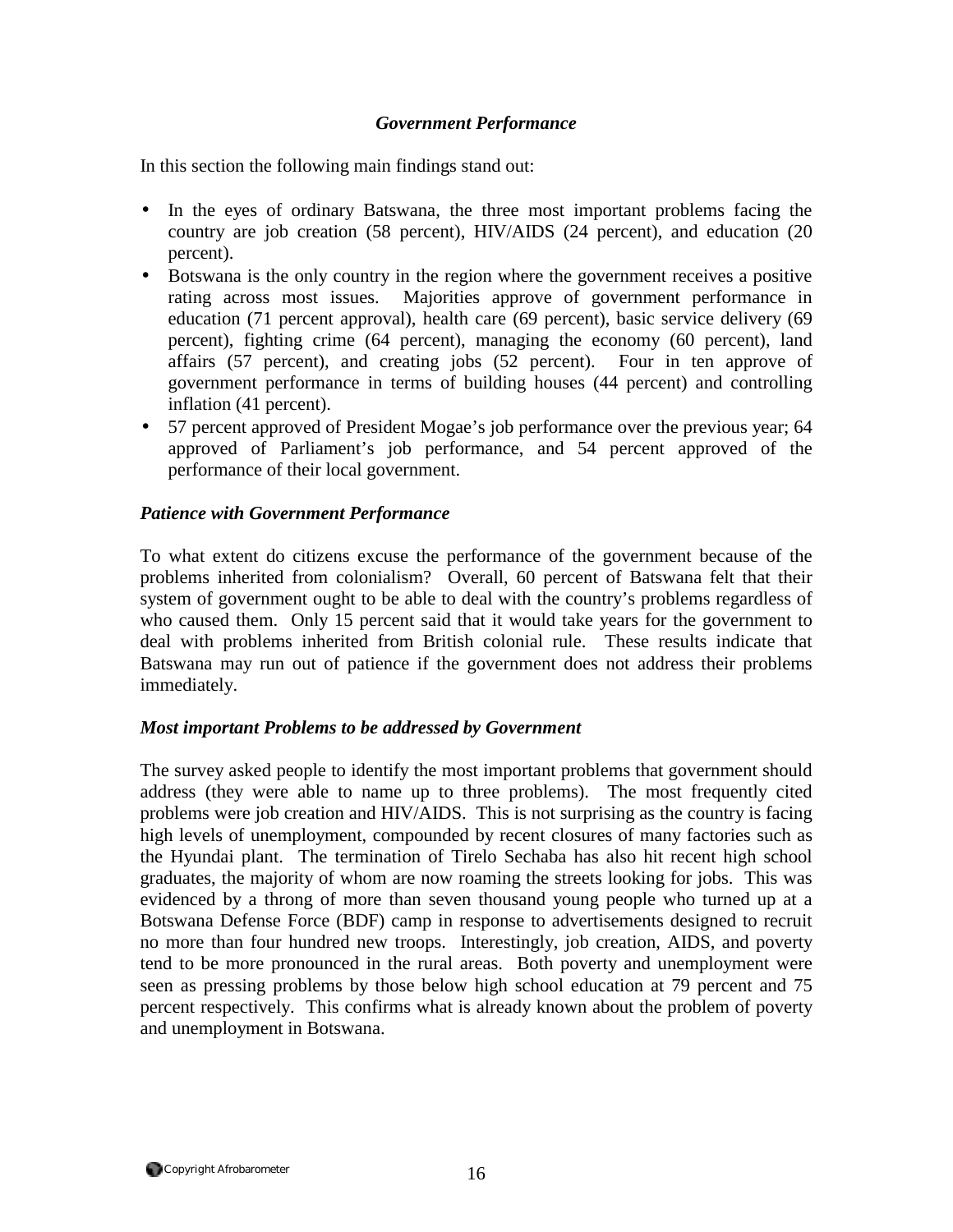|                       | First    | Second   | Third    |
|-----------------------|----------|----------|----------|
|                       | Response | Response | Response |
| Job creation          | 37%      | 15%      | 6%       |
| HIV / AIDS            | 12%      | 9%       | 4%       |
| Poverty / Destitution | 8%       | 7%       | 3%       |
| Farming               | 8%       | 4%       | 2%       |
| Education             | 5%       | 9%       | 5%       |

*Table 16:: Most Important Problems Facing Botswana That Require Government Action* 

# *Government Performance on Specific Issues*

The survey asked Batswana to evaluate government performance in a range of areas. The highest level of positive evaluations were given to government performance in education (71 percent saying it was doing "well" or "very well"), followed by government delivery of basic services such as water and electricity (70 percent); health (69 percent), crime reduction (63 percent), ensuring that everyone has enough land (60 percent), and managing the economy (60 percent). Just over half (52 percent) gave positive evaluations to government efforts to create jobs. Less than half approved of government programs to build houses (44 percent), and keep prices stable (41 percent).

|                                       | Very well | Fairly well | Not very well | Not at all well |
|---------------------------------------|-----------|-------------|---------------|-----------------|
| Creating jobs                         | 6.4       | 45.2        | 30.7          | 15.3            |
| <b>Building houses</b>                | 6.4       | 37.3        | 30.2          | 16.8            |
| Ensuring that prices remain stable    | 7.0       | 34.0        | 28.1          | 18.8            |
| Reducing crime                        | 14.8      | 48.3        | 22.3          | 12.1            |
| Improving health services             | 18.5      | 50.9        | 20.0          | 8.6             |
| Addressing the education needs of all | 19.3      | 51.6        | 19.0          | 6.8             |
| people in Botswana.                   |           |             |               |                 |
| Managing the economy                  | 13.9      | 46.5        | 19.0          | 9.0             |
| Delivering the basic services like    | 19.6      | 49.8        | 18.9          | 8.8             |
| water and electricity.                |           |             |               |                 |
| Making sure everyone has enough       | 12.5      | 44.6        | 22.3          | 15.1            |
| land                                  |           |             |               |                 |

*Table 17: Government Performance on Specific Issues (percentage of reponses)* 

Overall it seems Batswana are relatively content with what the government is doing in a variety of spheres with the exception of two areas; housing (particularly in urban areas) and fighting inflation. This satisfaction is largely due to the good performance of the economy, seemingly transparent government operations, and good leadership.

# *General Job Approval*

A solid majority (64 percent) approved of the performance of Parliament over the previous year and over half (54 percent) provided positive evaluations to their local governments. Consistent with the high levels of trust in the President, 57 percent were satisfied with his job performance.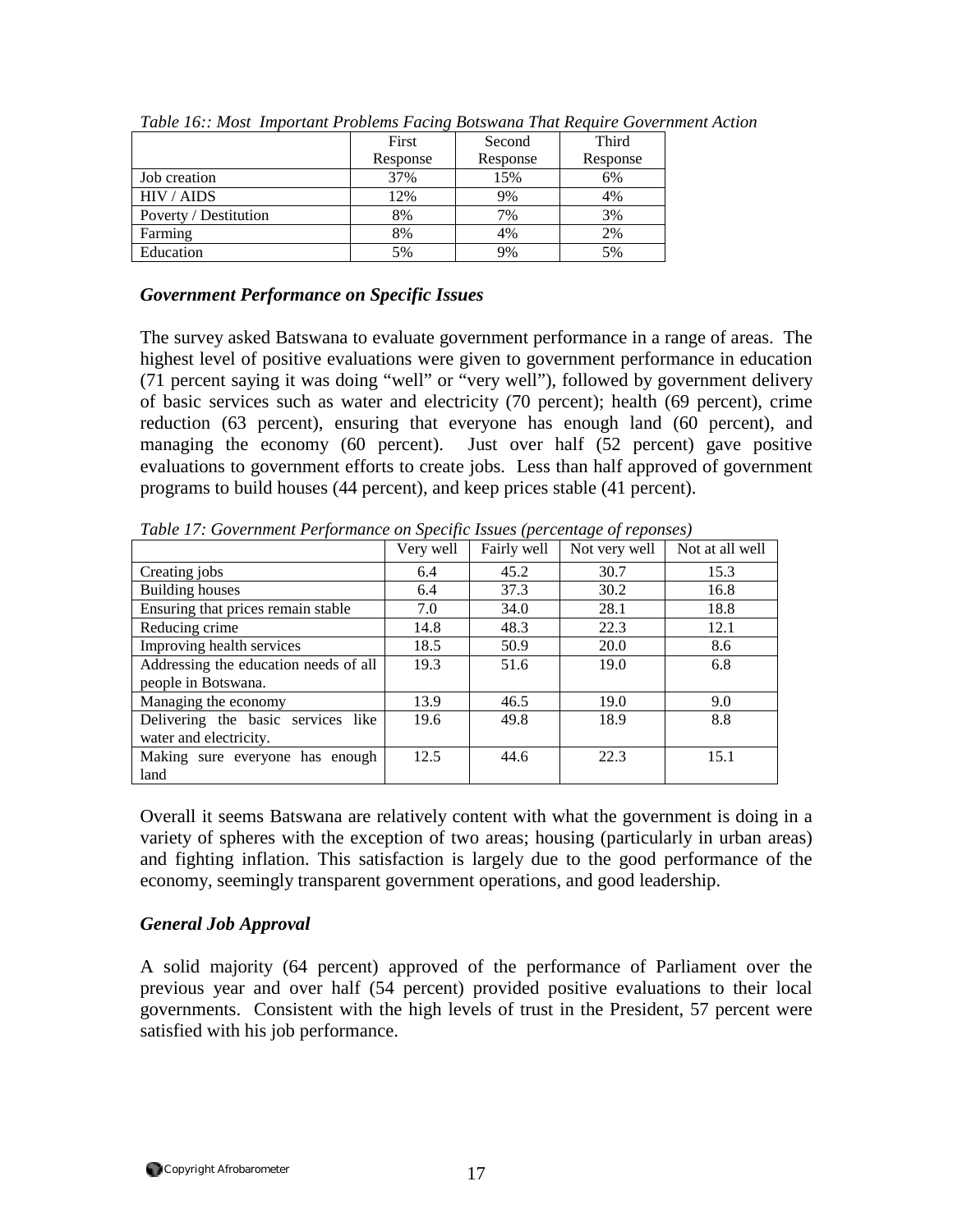# *Comparison of the Government Today to the Non-Democratic Past*

Another way to measuring government performance is to compare it with the previous one. Respondents were asked specific questions about the effectiveness of the present government in comparison with the colonial government. Just under half (45 percent) said that the recent government is more effective than that under the colonial regime, 43 percent said it is more responsive to public opinion, 30 percent said it is more trustworthy, and 22 percent said it is less corrupt. The ratings are generally lower than we might expect most probably because it was difficult for most respondents to recall the performance of the colonial government, now thirty years in the past.

|                                        | More $/$  | Same | Less $\sqrt{ }$ |
|----------------------------------------|-----------|------|-----------------|
|                                        | Much more |      | Much Less       |
| Effective in the way it performs its   | 45%       | 9%   | 11%             |
| jobs                                   |           |      |                 |
| Interested in hearing what people like | 43%       | 11%  | 11%             |
| you think.                             |           |      |                 |
| Corrupt                                | 22%       | 13%  | 22%             |
| Trustworthy                            | 30%       | 14%  | 18%             |

*Table 18: Comparison of Present Government to Colonial Rule* 

*You have told us how you feel about the effectiveness of the way government performs its job, its interest in what you think, corruption, and your trust in government. But how does this compare to the government that this country had under British colonialism. Is government today more, about the same, or less \_\_\_\_ as under British colonialism?*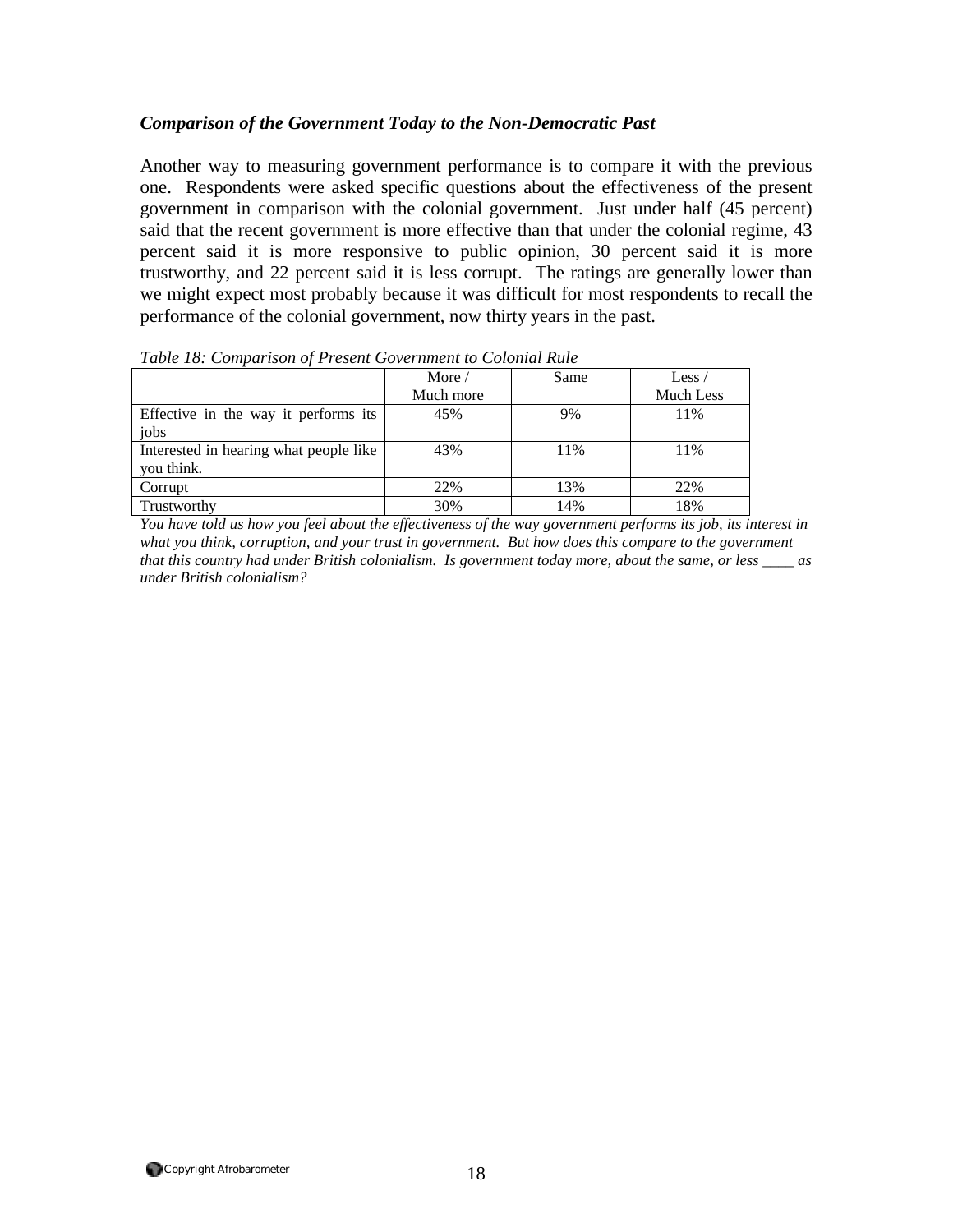# *Economic Performance*

This section yields the following findings:

- Batswana (53 percent) tend to feel they are economically worse off than their fellow citizens.
- As of late 1999, a plurality (37 percent) felt that national economic conditions had remained constant over the previous year. Just less than one third (30 percent) say things had become worse and a quarter (26 percent) felt they had become better.
- One half felt that the economy would get worse (25 percent) or stay the same (26 percent) in the forthcoming twelve months. Just under one-third (31 percent) expected the economy to improve.

It is widely accepted that democracies that perform well economically are likely to endure. Przewoski and his colleagues (1996) have demonstrated that the level of economic development shapes the survival prospects of a democracy. If economic growth is sustained and evenly distributed over a long period, it will affect changes which will be conducive to the consolidation of democracy. Botswana has fared very well economically even with acute income disparities and a sizeable proportion of the population living below poverty line. Nonetheless, Batswana still exhibit strong support for the democratic system.

# *Perceptions of National Economic Conditions*

As of late 1999, a majority (55 percent) of Batswana were dissatisfied with national economic conditions. These findings are not surprising with unemployment at 22 percent (CSO Labour Force Survey, 1995/96) and other surveys showing a high proportion of Batswana living below the poverty line.

Comparing present economic conditions to a year ago, 37 percent felt that economic conditions had stayed about the same, while 30 percent felt that economic conditions had worsened. One quarter (26 percent) felt that the conditions had improved.

|                      | Responses |
|----------------------|-----------|
| Better / Much Better | 26%       |
| About the Same       | 37%       |
| Worse / Much Worse   | 30%       |

*Table 19: Comparison of Present Economics Conditions With a Year Ago* 

*How do economic conditions in Botswana now compare to one year ago?* 

In terms of economic prospects, 26 percent felt economic conditions would remain the same and another 25 percent expected things to become worse. One third (31 percent) expected things would improve.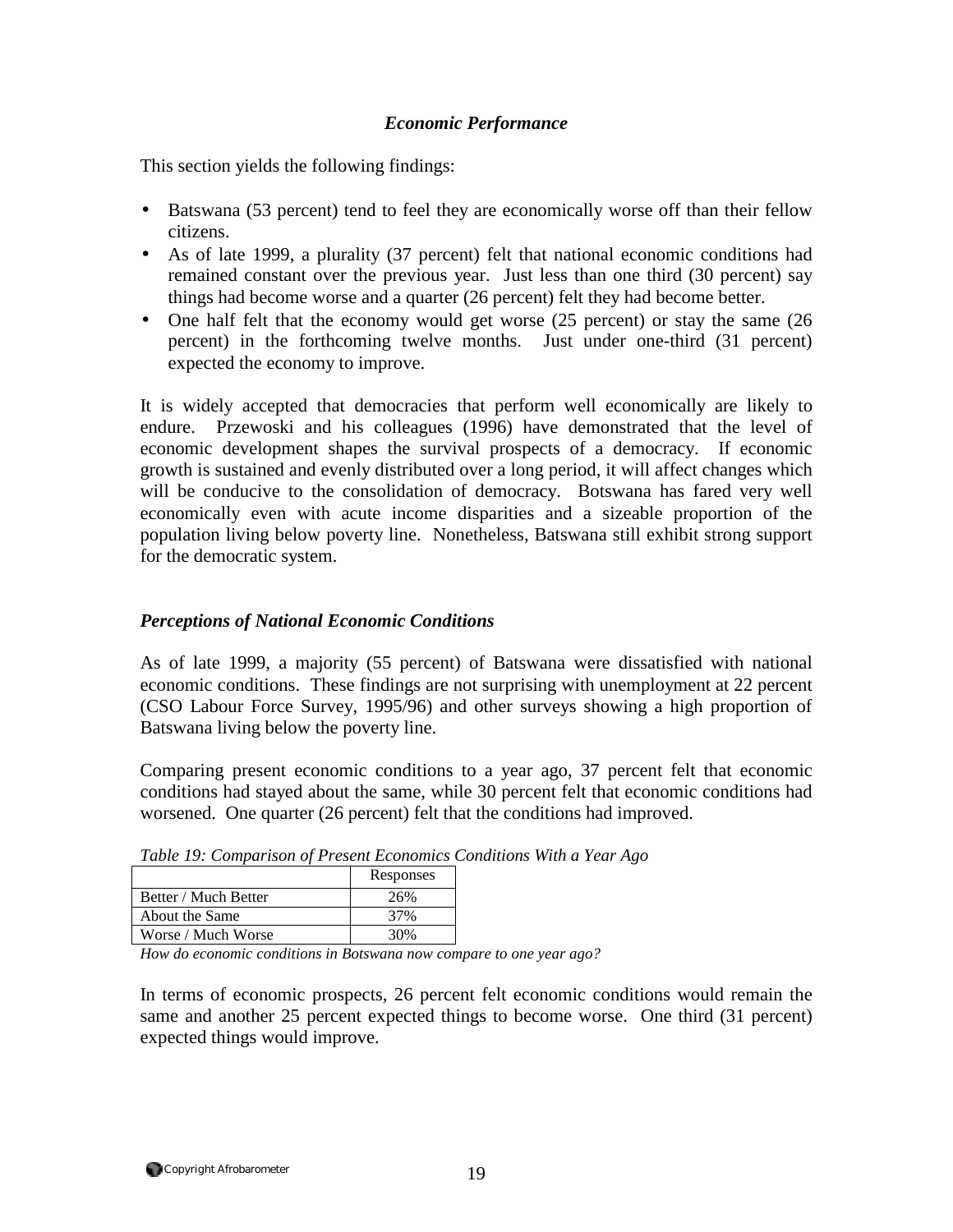*Table 20: Economic Expectations in Twelve Months Time* 

|                      | Responses |
|----------------------|-----------|
| Better / Much Better | 31%       |
| About the Same       | 26%       |
| Worse / Much Worse   | 25%       |

*What about in twelve months time? Do you expect economic conditions in Botswana to be worse, the same, or better than they are now?* 

### *Economic Comparisons*

In a country with the highest income disparity, a major question is whether people feel that they are doing as well (or as badly) as the next person. It is perhaps not surprising that Batswana tend to feel that they are worse off than the majority of their fellow citizens. Only 41 percent felt that their personal economic conditions were better compared to other people of Botswana. The majority (53 percent) felt that their economic conditions were worse than other Batswana, while 25 percent felt their conditions were about the same.

*Table 21: Comparison of Personal Economic Conditions With Others* 

|                      | Responses |
|----------------------|-----------|
| Better / Much Better | 19%       |
| About the Same       | 25%       |
| Worse / Much Worse   | 53%       |

*Now let us speak about your personal economic conditions. Would you say they are worse, the same, or better than other Batswana?* 

Sixty one percent of respondents felt that the economic conditions of the social group with which they identity are about the same as other groups. This is consistent with 84 percent of the respondents who think that the government represents the interests of all citizens of Botswana, rather than one particular group.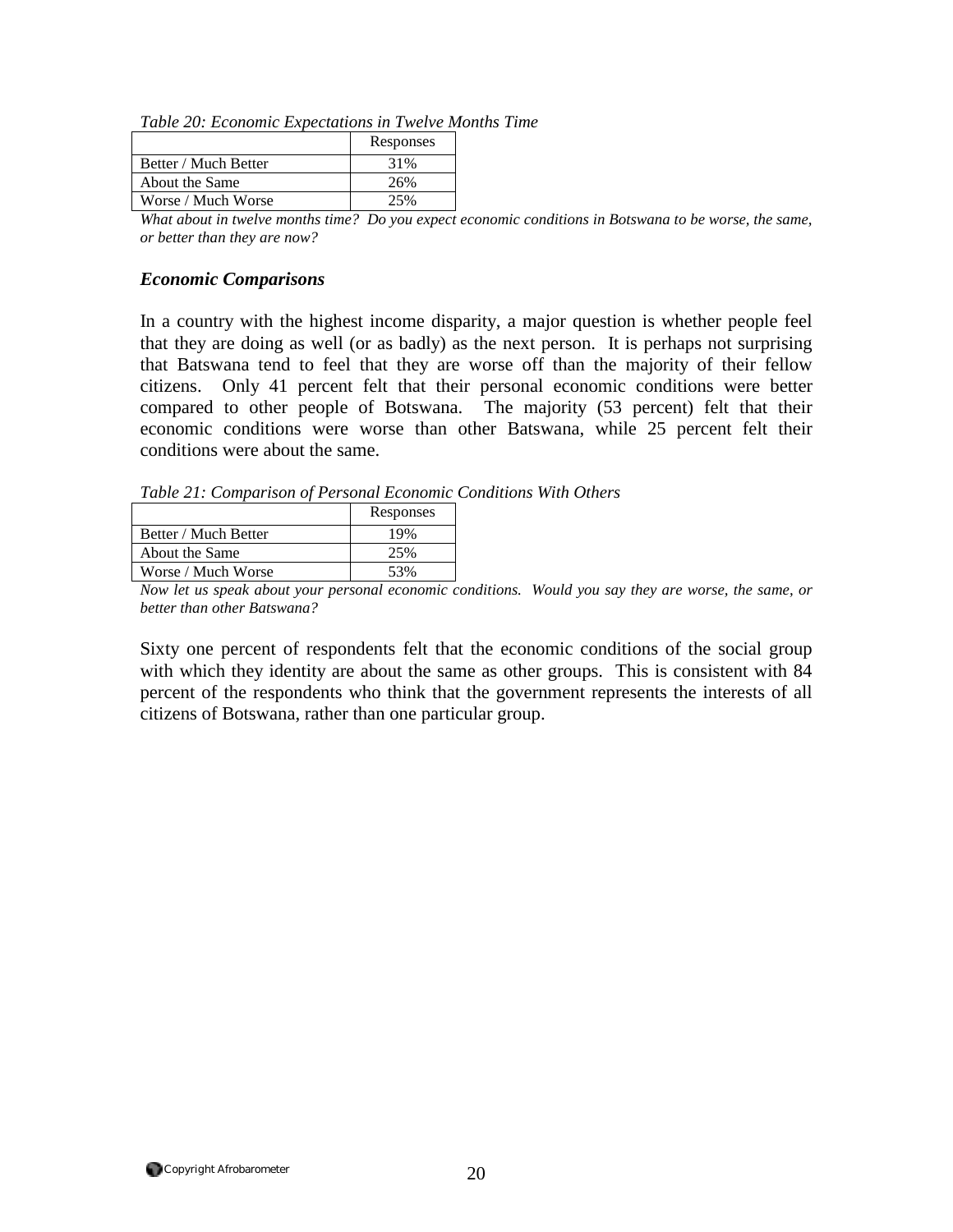# *Citizenship*

In this section the following findings stand out:

- 45 percent of Batswana say they never talk about politics.
- A majority of Batswana (57 percent) say they feel they do not have enough information about politics.
- A large majority (71 percent) say the way they vote can make things better.
- Batswana are generally law-abiding citizens.
- Nine in ten say they would oppose government attempts to shut down critical news media or ban political parties.

# *Knowledge of Political Leaders*

One of the defining characteristics of democracy is popular participation in the political system. Meaningful citizen participation requires that citizens should be informed and aware of the nature and character of the political system of which they are a part. In order to test people's awareness of the political system, we asked them to tell us the names of the Vice-President, Minister of Finance, member of Parliament and local Councillor.

Most Batswana were able to name their elected political leaders: 82 percent were able to correctly identify the Vice-President, 72 percent could name their member of Parliament, and 52 percent their local Councillor. However, only 13 percent could name the Minister of Finance.

|                               | Responses |
|-------------------------------|-----------|
| Vice President                | 83%       |
| The Minister of Finance       | 14%       |
| Member of parliament for this | 73%       |
| constituency                  |           |
| Your local councillor         | 53%       |

*Table 22: Political Knowledge* 

*First of all, can you tell me who presently holds the following offices?* 

This level of political knowledge of elected leaders is encouraging; we believe it is comparable to what would be found in more established democracies. Several explanations may be advanced. First, the survey was conducted immediately following the general elections. Thus, the Minister of Finance is not a politician and was specially nominated by Parliament and appointed by the President. He was before then unknown in politics as the governor of the Bank of Botswana.

One startling finding is that only about half were able to identify correctly their local Councillor. One would have thought that the local councillor would attract more recognition as a community leader because he/she resides with the electorate and therefore is much closer to them than the Member of Parliament. A plausible explanation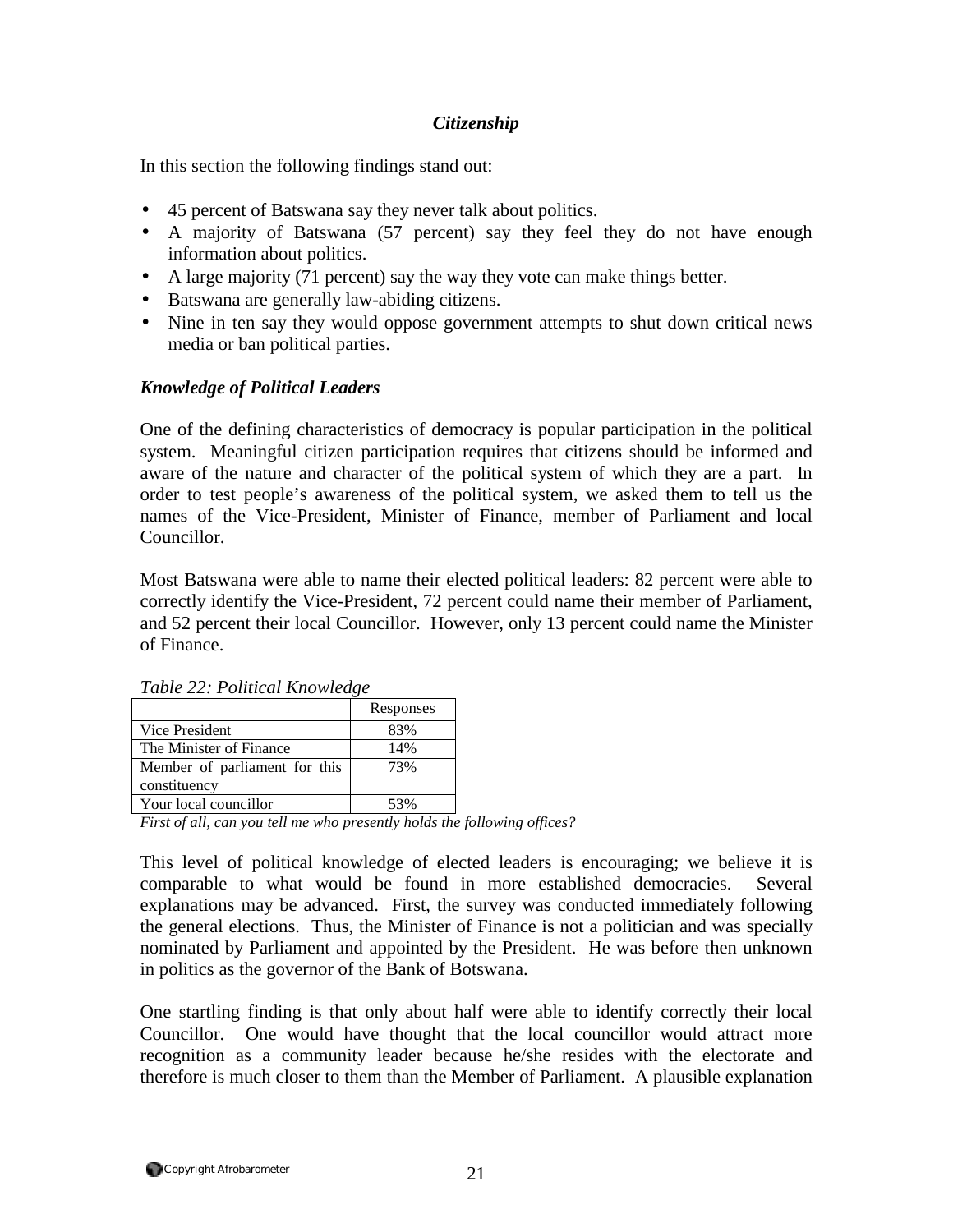is that at the time of elections, national level politicians dominate the political scene from the campaign trail.

# *Mass Media*

The mass media plays an important part in informing people about their leaders as well as the broader political system. To what extent do Batswana have access to and use various parts of the mass media to receive news?

A majority of Batswana (57 percent) listen to radio news on a daily basis. Another thirty five percent say they receive news from the radio at lesser frequencies (e.g. a few times a week, a few times a month, less than once a month). Only eight percent say they never receive news from radio.

Viewership of television news is much lower. Less than one in five (17 percent) view television news on a daily basis. Just over half (51 percent) say they never see news broadcasts on television.

Newspaper news actually reaches a slightly higher audience in Botswana than television. One in five (21 percent) say they read a newspaper on a daily basis. Another 41 percent say they use newspaper at lower frequencies. One third (32 percent) said they never get news from the newspapers.

### *Table 23: Media Use*

|            | Everyday/          | Never |
|------------|--------------------|-------|
|            | A few times a week |       |
| Radio      | 81%                | 8%    |
| Television | 29%                | 51%   |
| Newspapers | 48%                | 32%   |

*How often do you get news from the following sources?* 

The high level of reliance on radio for news underwrites government control of dissemination of information. Government is able to use the radio to report on its activities as well as to shape people's vision and expectations for their lives. This may be one factor behind popular support for its activities. Government media is not as critical as the private media as they often report on the news they are given rather than searching for news.

# *Interest in Politics*

To what extent are Batswana interested in politics or discuss political matters? Just over half (51 percent) said they discussed and shared ideas with friends on issues pertaining to politics, either frequently or occasionally. Yet, 45 percent never do so.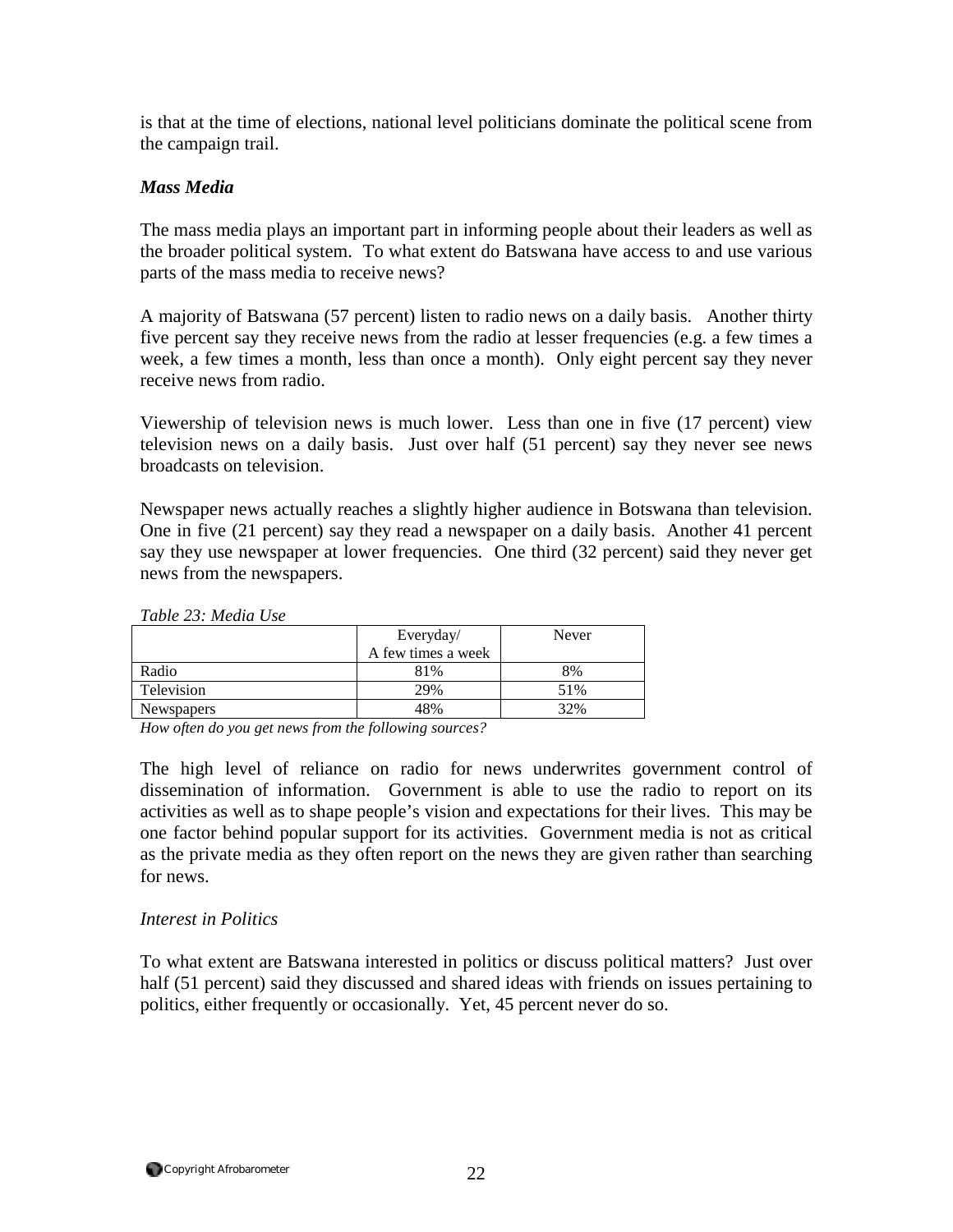#### *Table 24: Discuss Politics*

|              | Responses |
|--------------|-----------|
| Frequently   | 14.2%     |
| Occasionally | 37.0%     |
| Never        | 45.1%     |

*When you get together with your friends, would you say you discuss political matters ........ ?*

Less than one fifth (15 percent) said they "always" followed political affairs and just over a fifth (23 percent) said "some of the time." Another fifth (21 percent) say they follow politics "only now and then" and fully 38 percent say "hardly at all."

|                          | Responses |
|--------------------------|-----------|
| Always, Most of the time | 14.7%     |
| Some of the time         | 22.8%     |
| Only now and then        | 20.8%     |
| Hardly at all            | 37.8%     |

*Some people seem to follow what's going on in government and public affairs most of the time, whether there's an election going on or not. Others aren't that interested. Would you say you follow what's going on in government and public affairs: \_\_\_\_\_?*

### *Political Competence and Efficacy*

The survey asked respondents to comment on several different aspects of their sense of political competence and efficacy.

Just over one third of Batswana (38 percent) agree with a statement that they feel they have little or no control over their lives. Most people (53 percent) disagree.

|                                                                             | Agree/strongly | Neither agree nor | Disagree/strongly |
|-----------------------------------------------------------------------------|----------------|-------------------|-------------------|
|                                                                             | agree          | disagree          | disagree          |
| You feel you have little or no<br>control over what happens to<br>your life | 37.9%          | 7.5%              | 52.8%             |

When we turn to people's sense of control over the larger political system we find different results. Well over half (57 percent) agree that they have insufficient information about political life and government action. Two thirds (66 percent) agree that sometimes political and governmental affairs are complicated and too difficult for one to understand. This is a follow up to what the study demonstrates as a lack of discussion with others on political matters. This 57 percent is more than half the people surveyed. Therefore it is indicative from the study that generally people are ignorant about political life, government and public affairs.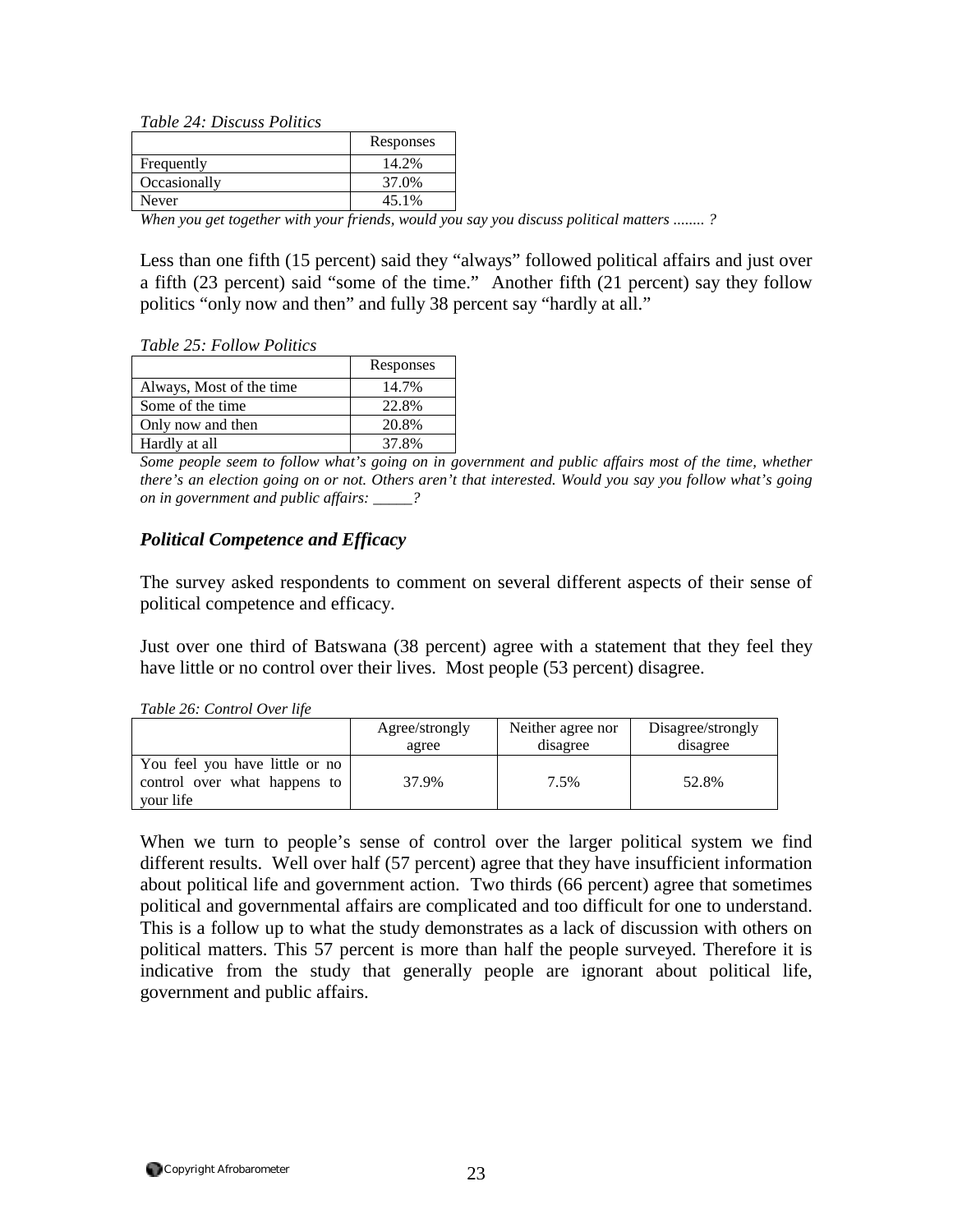#### *Table 27: Political Competence*

|                                                                                                                                                 | Agree $/$             | Neither Agree nor | Disagree/                |
|-------------------------------------------------------------------------------------------------------------------------------------------------|-----------------------|-------------------|--------------------------|
|                                                                                                                                                 | <b>Strongly Agree</b> | Disagree          | <b>Strongly Disagree</b> |
| You think that you do not have<br>enough information<br>about<br>political life and the actions of                                              | 57%                   | 8%                | 33%                      |
| government                                                                                                                                      |                       |                   |                          |
| Sometimes<br>political<br>and<br>government affairs seem<br><b>SO</b><br>complicated that you<br>can't<br>really understand what's going<br>on. | 66%                   | 8%                | 23%                      |

Batswana do however retain a general sense of optimism about the degree to which voting and elections allow them to have an impact on the political system. Two thirds (67 percent) felt that the way they voted can have a positive impact on the country while one quarter (28 percent) felt that their vote could not make things any better.

Another two thirds (66 percent) agreed that the question of who holds political power matters and one quarter (27 percent) said that things go on much the same regardless of who is in power.

*Table 28: Efficacy of Voting* 

|                                                               | Agree $\sqrt{ }$      |
|---------------------------------------------------------------|-----------------------|
|                                                               | <b>Agree Strongly</b> |
| The way you vote could make                                   | 67%                   |
| things better in the future.                                  |                       |
| No matter how you vote, it<br>won't make things any better in | 28%                   |
| the future.                                                   |                       |

*Table 29: Efficacy of Elections* 

|                                    | Agree $/$      |
|------------------------------------|----------------|
|                                    | Agree strongly |
| It is important who is in power    |                |
| because it can make<br>a           | 66%            |
| difference to what happens.        |                |
| It doesn't really matter who is in |                |
| power, because in the end          | 27%            |
| things go on much the same.        |                |

# *Participation in Civic Organisations*

Democratic consolidation is also measured by the existence of a vibrant civil society. A weak civil society has been a predominant characteristic of Botswana's political system. This has meant that there have been few institutions able to countervail the state.

The infancy of Botswana's civil society is reflected by the fact that ordinary people have not yet realised their strength of numbers and that if they act together they can win more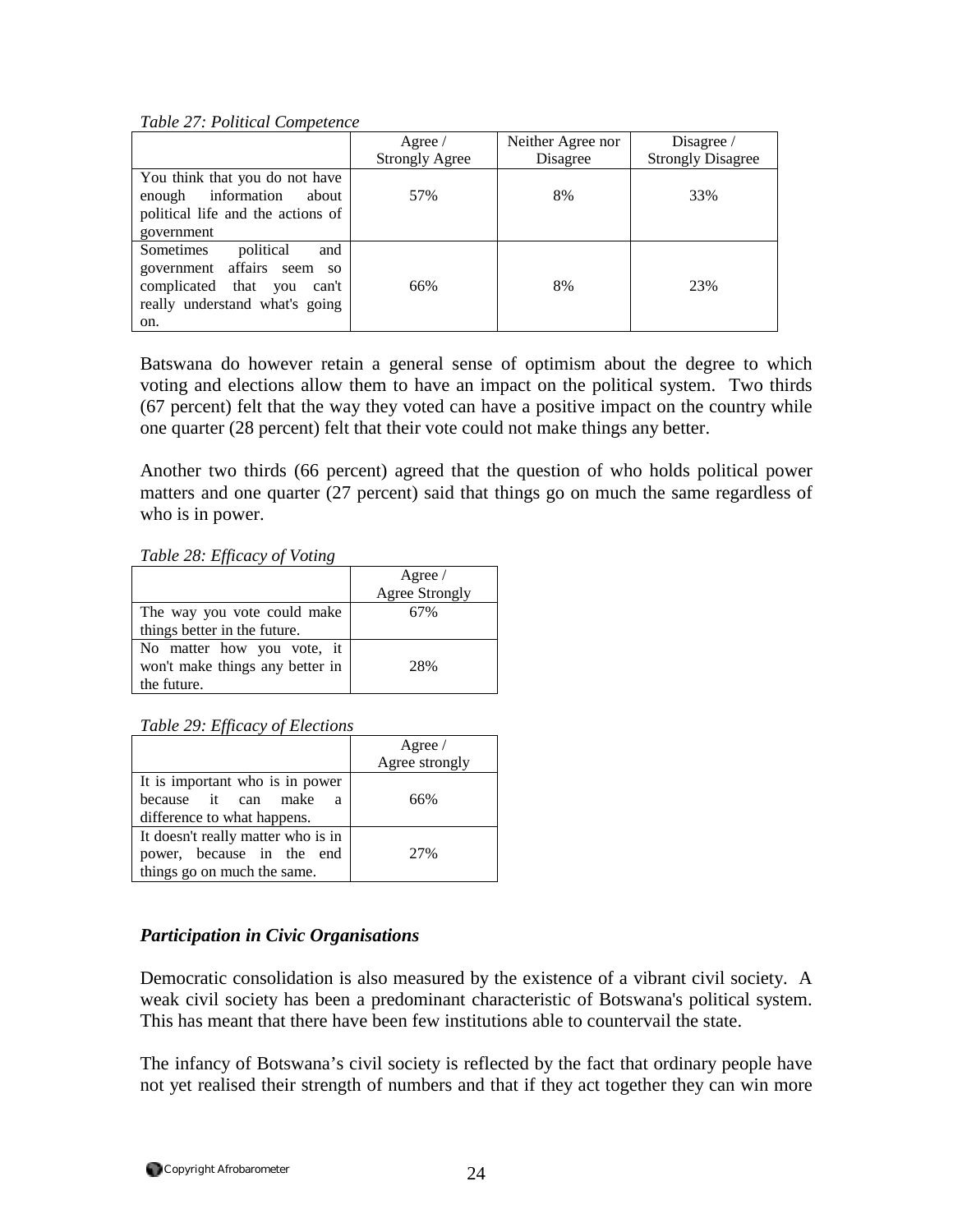concessions from the state. Based on the survey results it appears that people are not willing to gather with others and air their views on matters affecting the community.

Just under half (46 percent) said they had attended a church group meeting in the previous twelve months. Over half (54 percent) had never attended any church group meeting.

Three quarters (75 percent) had not attended any meetings of local self-help groups. Just under three quarters (70 percent) had not attended any meeting of local groups concerned with community matters. And four fifths (81 percent) had not attended any meetings of local commercial or agricultural groups.

|                                              | Often/      | Once or | Never |
|----------------------------------------------|-------------|---------|-------|
|                                              | A Few Times | twice   |       |
| Church Group (other than religious services) | 34          |         | 54    |
| Local self-help association                  | 16          |         | 75    |
| Group concerned with local matters such as   | 19          | 10      | 70    |
| schools, housing or rates                    |             |         |       |
| Local commercial organisation such as a      |             |         | 81    |
| business group or farmers' association       |             |         |       |
| Group that does things for the community     | 13          |         | 76    |
| A trade union                                |             |         | 82    |
|                                              |             |         |       |

*Table 30: Frequency of Organisational Civic Participation (percentage of respondents)* 

*Over the past year, how often have you attended meetings of a \_\_\_\_\_\_?* 

# *Interpersonal Trust*

A vibrant civil society is also dependent on interpersonal trust that can allow people to cooperate and work together to promote causes. However, the study shows that Batswana do not trust each other: only 14 percent said that most people could be trusted. These low levels of interpersonal trust may be an important factor behind the lack of civic involvement.

*Table 31: Interpersonal Trust* 

|                             | Responses |
|-----------------------------|-----------|
| Most people can be trusted. | 14%       |
| Can't be too careful.       | 81%       |
| Don't know                  | $5\%$     |

*Generally speaking, would you say that most people can be trusted or that you can't be too careful in dealing with people?* 

# *Political Participation*

To what extent do Batswana contact political party or government officials for assistance with important problems. Nine in ten people (90 percent) said they have not made any contact with such official in the previous twelve months. Just one in twenty (5 percent) had contacted a local councillor and an even smaller 2 percent had made contact with a Member of Parliament.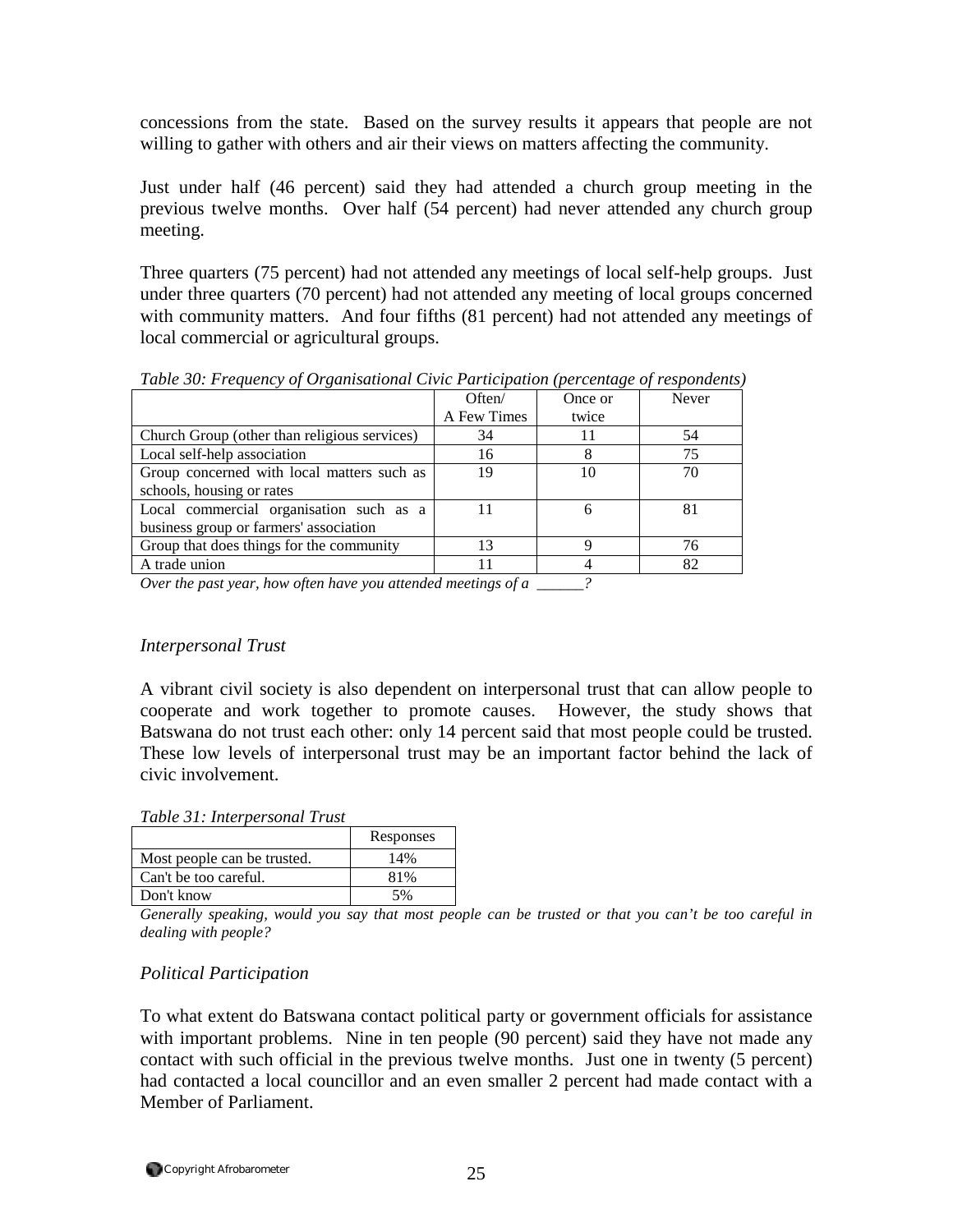*Table 32: Types of Officials Contacted* 

|                                                      | Response |
|------------------------------------------------------|----------|
| Elected local councillor                             | 5%       |
| Elected regional or provincial representative        | ${<}1\%$ |
| Elected member of parliament                         | 2%       |
| Local council meeting or hearing                     | 1%       |
| Regional, Provincial Legislative meeting or hearing. | ${<}1\%$ |
| National parliament meeting or hearing               | $0\%$    |
| National government meeting or hearing.              | ${<}1\%$ |
| Local council official                               | ${<}1\%$ |
| Regional, provincial official                        | ${<}1\%$ |
| National government official, civil servant          | ${<}1\%$ |
| Political party official                             | ${<}1\%$ |

Voting is an important aspect of political participation. When asked whether they voted in the 1999 elections, 54 percent said they voted, while 24 percent were unable to vote, and 17 percent decided not to vote. The Independent Electoral Commission reports 77 percent of those registered to vote as having voted in the 1999 general elections.

*Table 33: Self-Reported Voting Participation in 1999 Election* 

|                       | Response % |
|-----------------------|------------|
| I voted               | 55         |
| I was unable to vote  | 24         |
| I decided not to vote |            |
| Other                 |            |

*With regard to the most recent, 1999 national elections, which statement is true for you?* 

We also asked respondents whether they explored other avenues of participating in the political system. One quarter (27 percent) said they had participated with others to address an important problem affecting the community or nation at least once. Almost half (44 percent) said they would do it if they had the chance. Just over a quarter (27 percent) said they "would never" do this.

Four in ten (39 percent) reported having attended an election rally at least once. Just under one third (30 percent) said they would attend if they had the chance. Just under one third (30 percent) said they would never attend a rally.

Only 10 percent have worked for a political candidate or party. Just over a third (37 percent) said they would work if they had a chance. But a majority (51 percent) said they would never work for any political candidate.

Very few Batswana (6 percent) have ever expressed their opinion by writing a letter to a newspaper, though almost half (48 percent) would do if they had a chance. Four in ten (43 percent) said they would never this.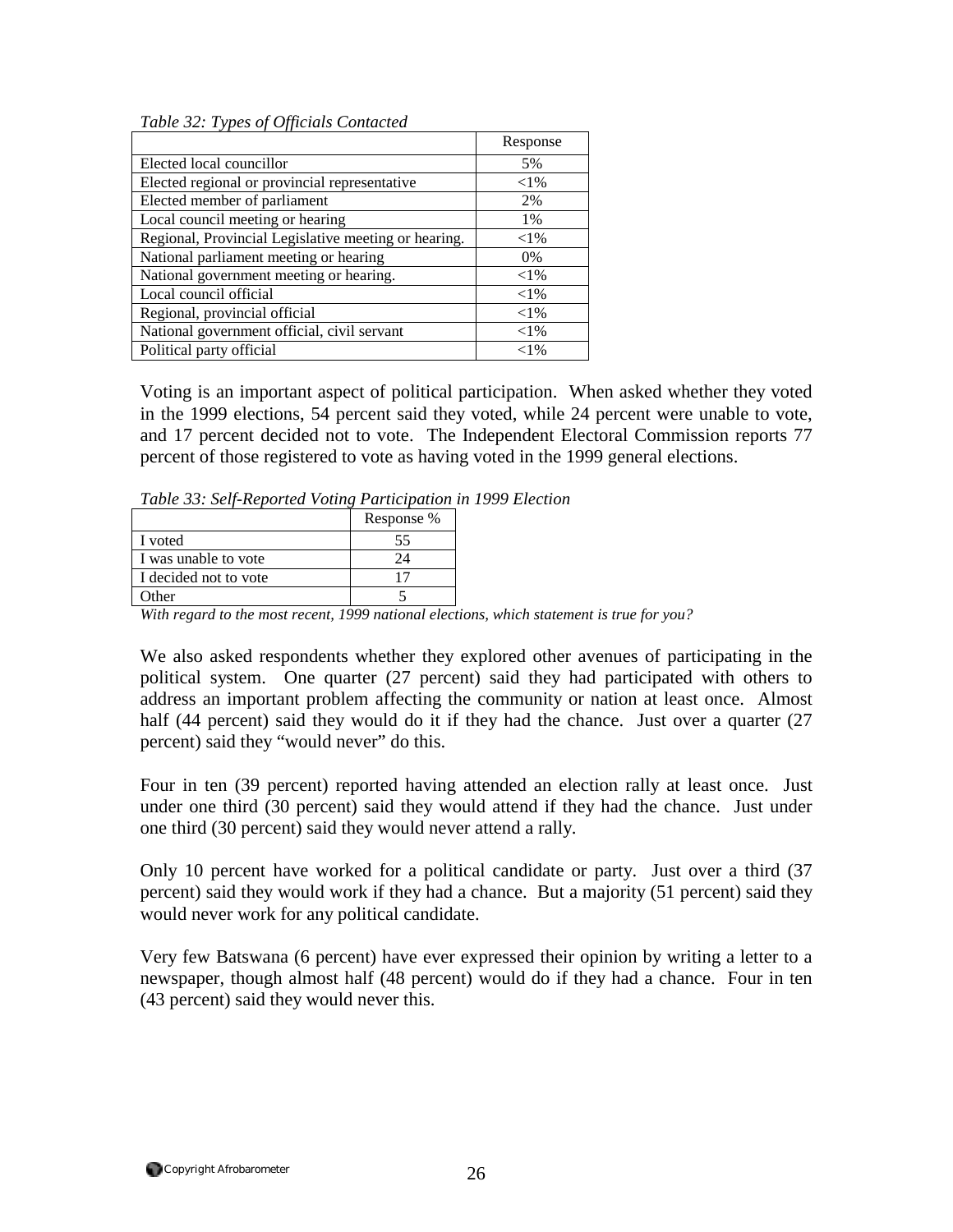|                                                                                                                          | Have done | Would do it if had<br>the chance | Would never do it |
|--------------------------------------------------------------------------------------------------------------------------|-----------|----------------------------------|-------------------|
| Attend an election rally                                                                                                 | 40%       | 30%                              | 27%               |
| Work for a political candidate or party.                                                                                 | 10%       | 37%                              | 51%               |
| Participate with others to address an<br>important problem affecting<br>the<br>community or nation (other than election) | 27%       | 44%                              | 27%               |
| Write a letter to a newspaper                                                                                            | 6%        | 48%                              | 43%               |

#### *Table 34: Non-Voting Political Participation*

# *Compliance with Duties of Citizenship*

Botswana citizens are reputed to exhibit very high levels of compliance and peacefulness. When asked if they would ever avoid obligations, 84 percent alleged that they would 'never' claim government benefits to which they were not entitled to, even if there were ample opportunities to do that. More than three-quarters (84 percent) said they would not avoid paying development levy and property taxes. The same proportion said they would never avoid income taxes, and a slightly lower proportion declared they would never obtain and enjoy services without paying for them.

### *Table 35: Non-Compliance*

|                                                                                                                            | Have done | Would do it if had | Would never do it |
|----------------------------------------------------------------------------------------------------------------------------|-----------|--------------------|-------------------|
|                                                                                                                            |           | the chance         |                   |
| Claim government benefits to which you<br>not entitled (like a<br>pension,<br>are<br>maintenance, or unemployment payment) | 1%        | 8%                 | 84%               |
| Avoid paying Development levy or                                                                                           | 1%        | 7%                 | 84%               |
| property taxes.                                                                                                            |           |                    |                   |
| Avoid paying income taxes.                                                                                                 | 1%        | 7%                 | 84%               |
| Get services like electricity or water                                                                                     | $1\%$     | 7%                 | 83%               |
| without paying for them.                                                                                                   |           |                    |                   |

# *Protest*

To what extent are Batswana willing to register their displeasure if the government did something they felt was wrong or harmful. When asked about actions they would take if the government did something they thought was wrong or harmful, 62 percent said they would never take part in a protest march. Just over one quarter (27 percent) say they would protest if they had the chance. Three quarters (72 percent) would never join in a boycott of rates, services, or taxes. One fifth (22 percent) say they would. Between eight and nine in ten say they would never stage a sit-in or disrupt government meetings.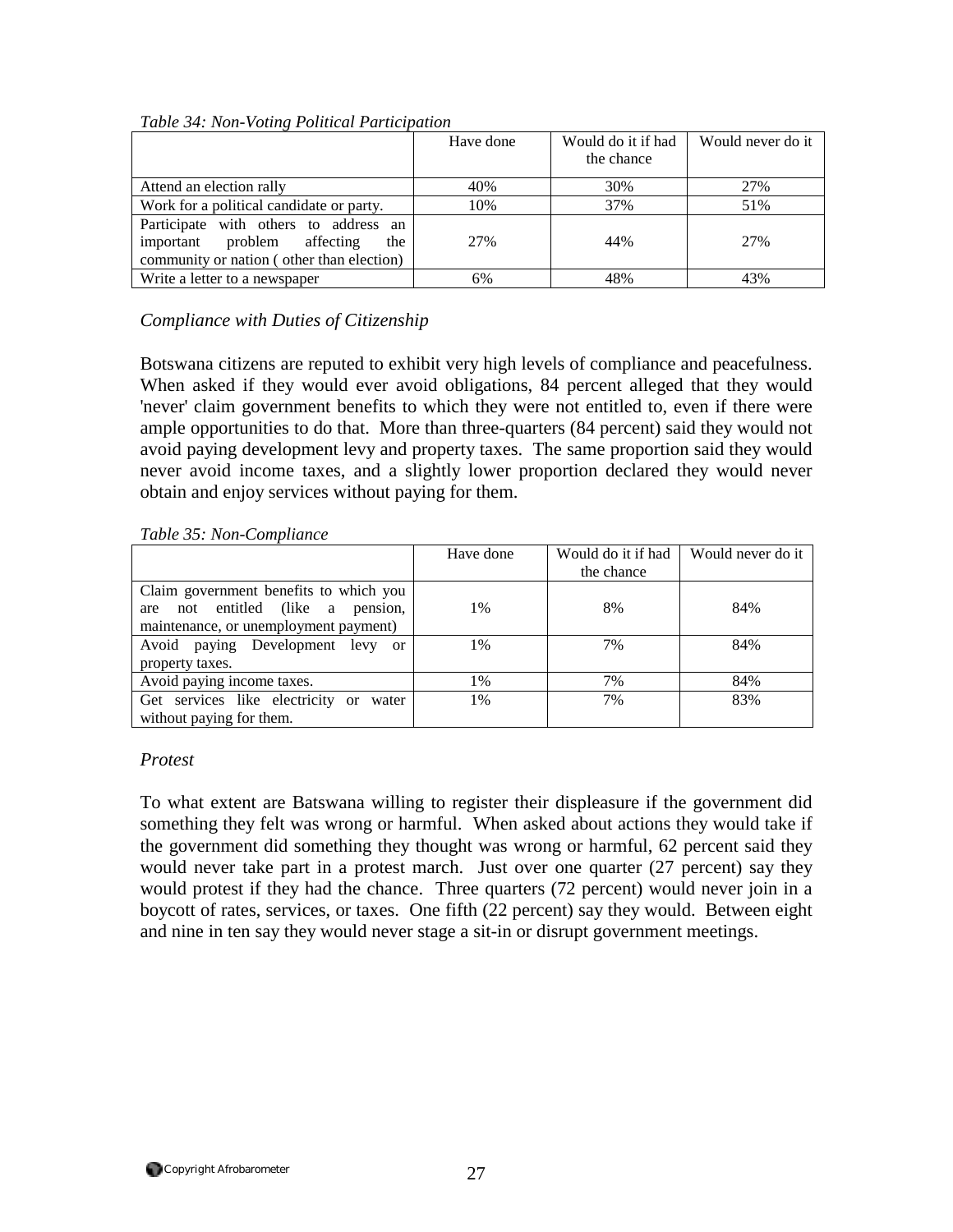#### *Table 36: Political Protest*

|                                             | Have done | Would do it if had | Would never do it |
|---------------------------------------------|-----------|--------------------|-------------------|
|                                             |           | the chance         |                   |
| Attend a demonstration or protest march.    | 10%       | 27%                | 62%               |
| Participate in a boycott of rates, services | 3%        | 22%                | 72%               |
| or taxes.                                   |           |                    |                   |
| Take part in a sit-in, disruption of        | 1%        | 12%                | 84%               |
| government meeting or offices.              |           |                    |                   |
| Use force or violent methods (such as       | ${<}1\%$  | 7%                 | 91%               |
| damaging public property)                   |           |                    |                   |

# *Popular Responses to Threats to Democracy*

Opinion was significantly varied with regard to potential government actions against democracy. For example, what would people do if the government decided to suspend parliament and cancel forthcoming elections. An overwhelming majority of Batswana (85 percent) would oppose such a move, yet one fifth (22 percent) say they would not do anything about it. However, one fifth (21 percent) would embark or join a march or demonstration, 15 percent would contact a government official about the matter, 7 percent would write to a newspaper, and 3 percent would phone radio or television in order to voice their grievances. One quarter of respondents (26 percent) said they would speak about it with others. This pattern is relatively the same with regard to the other hypothetical situations we presented to respondents, listed below.

| Table 37: Defending Democracy |
|-------------------------------|
|-------------------------------|

|                                 | Oppose/                | Neither Support nor | Support/                |
|---------------------------------|------------------------|---------------------|-------------------------|
|                                 | <b>Strongly Oppose</b> | Oppose              | <b>Strongly Support</b> |
| Shut down newspapers, or radio  |                        |                     |                         |
| or television station that were | 90%                    | 4%                  | 3%                      |
| critical of it                  |                        |                     |                         |
| Dismissed judges who ruled      | 85%                    | 5%                  | 6%                      |
| against the government          |                        |                     |                         |
| Banned political parties        | 88%                    | 6%                  | 2%                      |
| Suspended the parliament and    | 91%                    | 3%                  | 3%                      |
| cancelled the next elections    |                        |                     |                         |

Although Batswana do not participate actively in civic matters, they are more likely to take action if democracy is threatened. They are generally peace loving people who would prefer talking through their differences rather than resorting to violence. One possible reason behind Batswana's relatively low levels of participation is that satisfaction tends to breed a sense of complacency. Unlike other countries in the region which have experienced extreme deprivation at the hands of minority rule (like Zimbabwe, South Africa and Namibia) or one party regimes (like Zambia and Malawi), Botswana has remained unique. As a result Batswana are not as politically mobilised as those in other countries.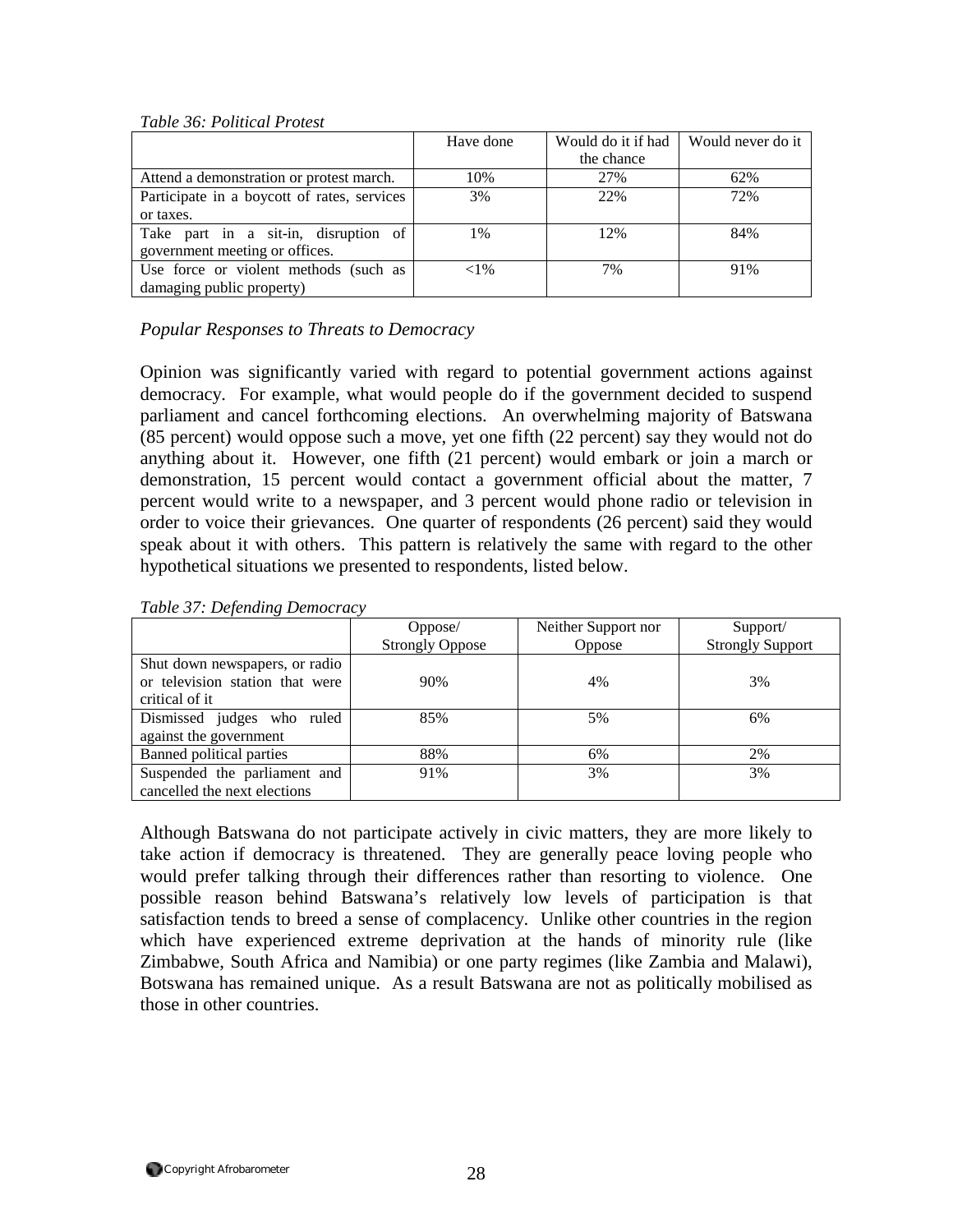# *Conclusion*

Botswana is the longest serving multi-party democracy in the region. The resilience of democracy in Botswana is anchored on the careful blending of Westminster parliamentary institutions and the traditional practices of the Kgotla system. The support for democracy and the public perceptions of democracy by the populace indeed suggests that democracy is the only game in town. This is supported by empirical evidence that shows an overwhelming majority (82 percent) of respondents who feel that democracy is the most preferable system of government.

Although people trust the army, 85 percent would oppose it governing the country, 86 percent would object the abolition of parliament and political parties to allow the President to decide everything, 76 percent of the respondents said they would disapprove of a one party regime, and 71 percent said they would disapprove of reverting back to the old system of colonial rule.

Batswana attach almost equal importance to political and economic components of democracy. Thus democracy finds expression in social reality, in both political freedoms but also the delivery of goods and services.

The new political institutions that exist in Botswana enjoy a considerable measure of political legitimacy. While civil society is still weak, people participate and support government structures, and are aware of their civic duties and limits. In no small measure the government of Botswana enjoys wide acceptance and legitimacy: 82 percent believe that the government of the day was elected by acceptable procedures, and 73 percent feel the government is exercising its authority in an acceptable way. Complementing this legitimacy are high levels of trust in key institutions of government from over half the respondents.

It appears that Botswana has fostered a sense of national identity where loyalty extends to the nation-state rather than narrow ethnic interests. In addition, Batswana do not feel that they are discriminated against simply because they belong to a particular ethnic group.

While Batswana are satisfied with the political and economic performance of government, there are areas which need serious attention. Income inequalities affecting especially the rural poor are still a major problem. In the urban areas, the delivery of housing, unemployment, and a high cost of living create disadvantages for many people. Nevertheless, people support the government and hope that the situation will improve.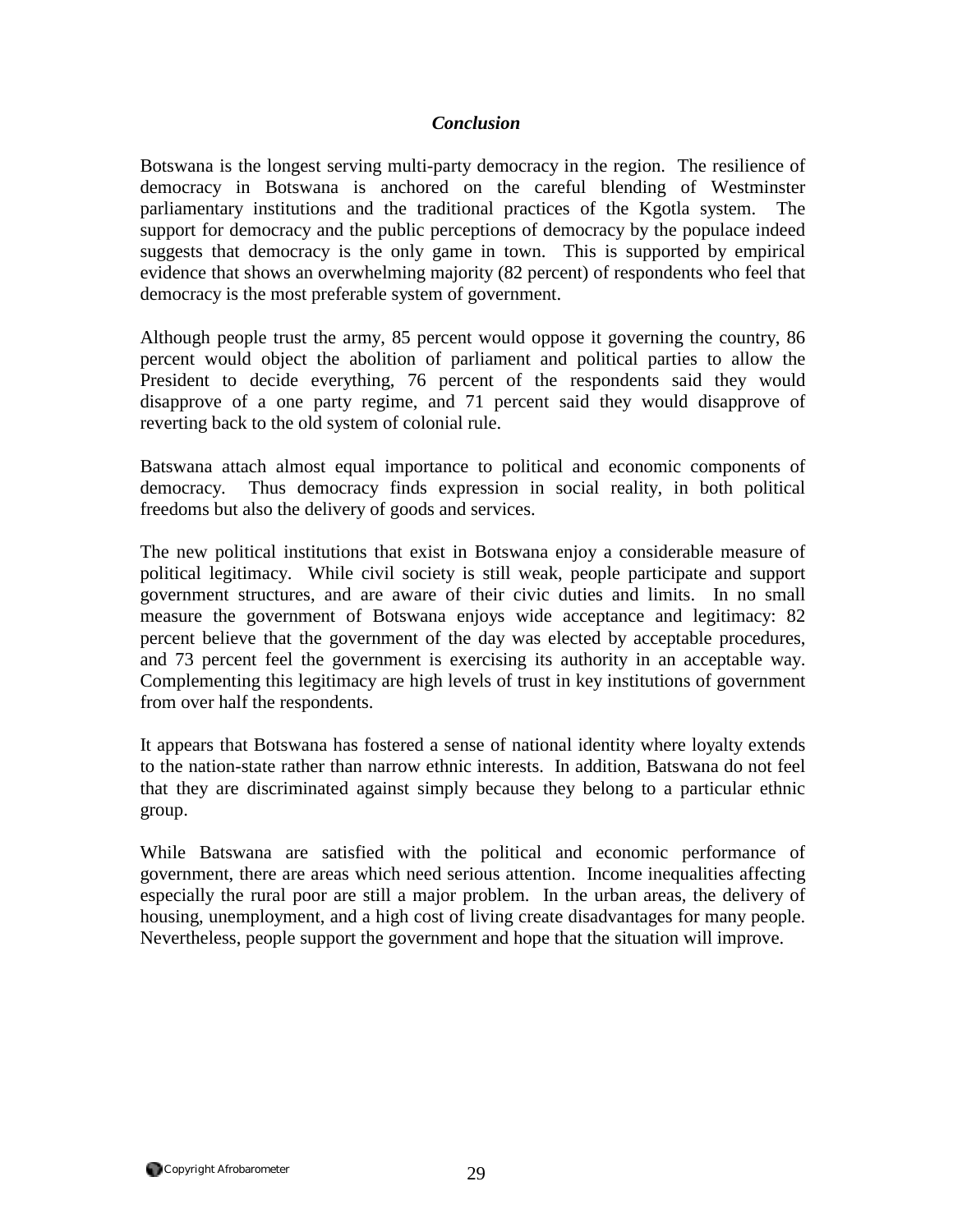# *Appendix A Sampling and Fieldwork*

The survey instrument was a structured questionnaire containing approximately 120 items, including both open and closed ended questions, in six broad conceptual areas: democracy, governance, economy, means of survival, formal and informal networks, and political behaviours.

A total of 1200 persons were interviewed. A random probability sample of this size allows a confidence interval of plus or minus 3 percent at a 95 percent confidence level. In other words, we are sure that, 19 times out of 20, results based on the total sample differs by no more than 3 percentage points in either direction from the results that would have been obtained had we interviewed every adult Batswana.

The survey was conducted in the nine administrative districts of Botswana, with the number of interviews in each district being proportional to the district's population size. Six fieldwork teams, composed of one supervisor and four fieldworkers, were trained in a one-day intensive workshop at the University of Botswana.

# *The Social Characteristics of the Sample*

The survey was divided evenly between males and females. In order to assess the representativeness of the sample, we compare population estimates of three basic characteristics based on the sample with figures based on the 1993/1994 Household Income and Employment Survey.

| <b>Demographic Variable</b> | <b>Survey Results</b>         | 1993/94 HIES  |
|-----------------------------|-------------------------------|---------------|
| Male                        | 49%                           | 47%           |
| Female                      | 51%                           | 53%           |
|                             |                               |               |
| <b>Below High School</b>    | 76%                           | 79%           |
| Above High School           | 23%                           | 21%           |
|                             |                               |               |
| Rural                       | 66%                           | 77%           |
| Urban                       | 34%                           | 23%           |
|                             |                               |               |
| Median Age                  | 32 years                      | 17 years      |
|                             | (of those 18 years and above) | (of all ages) |

*Table 2: Demographic Characteristics of the sample* 

*Source: Household Income and Expenditure Survey – HIES 1993/94.*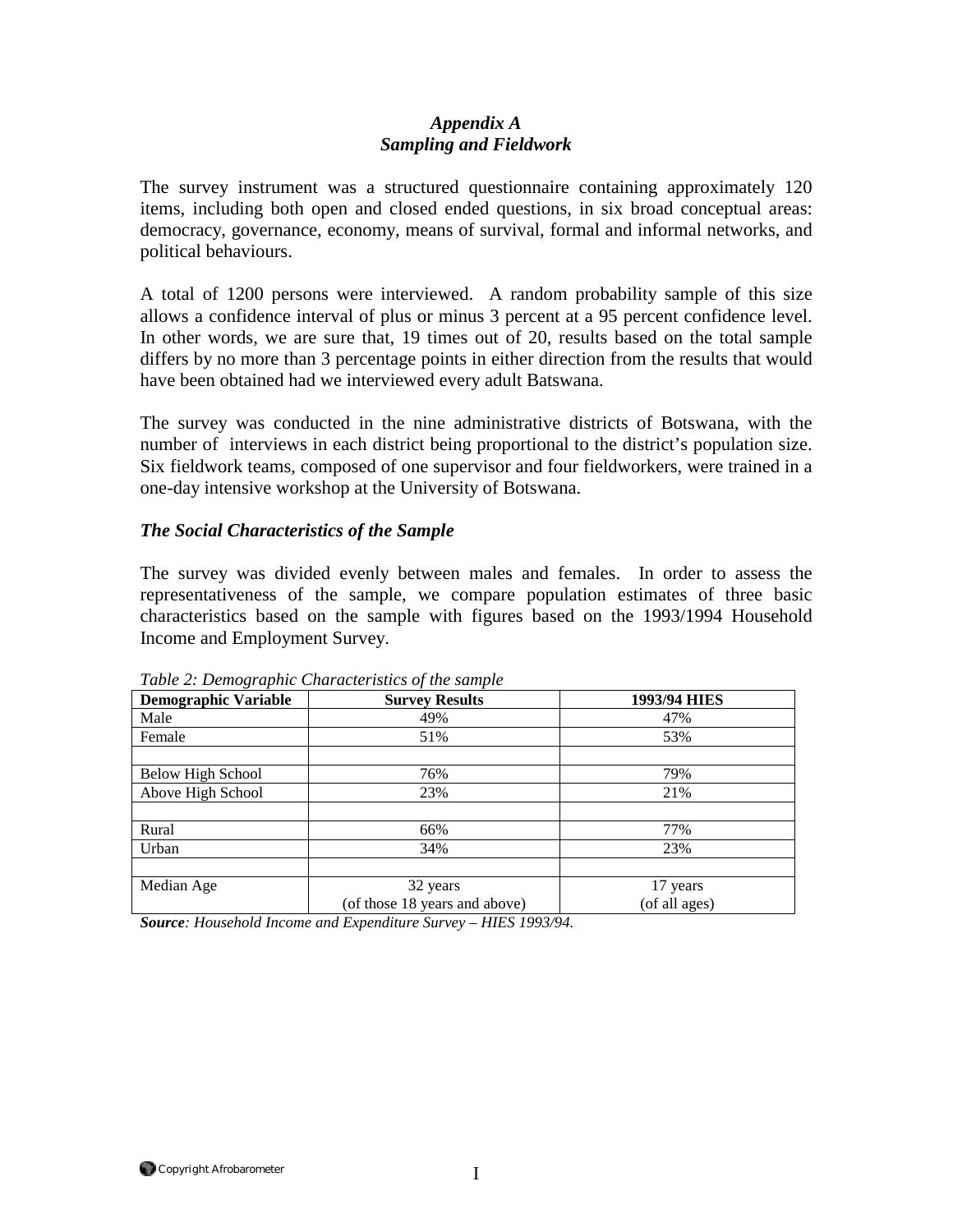The Botswana research team would like to thank the following post graduate students who assisted in collecting this data:

P. Moamogwe, G. Kesianye, B. Thamuku, R. Benjamin, O. Lesobea, V. Noah, S. Modiko, D. Jenamiso, E. Majako, J. Molefe, J. Motlhanka, G. Leshetla, T. Mari, N. Siwela, M. Phia, B. Pheto, G. Masimega, B. Modumedisi, L. Mosugelo, M. Magwadi, T. Ketshabile, L. Makwati, S. Sehularo, and L. Goitsemodimo.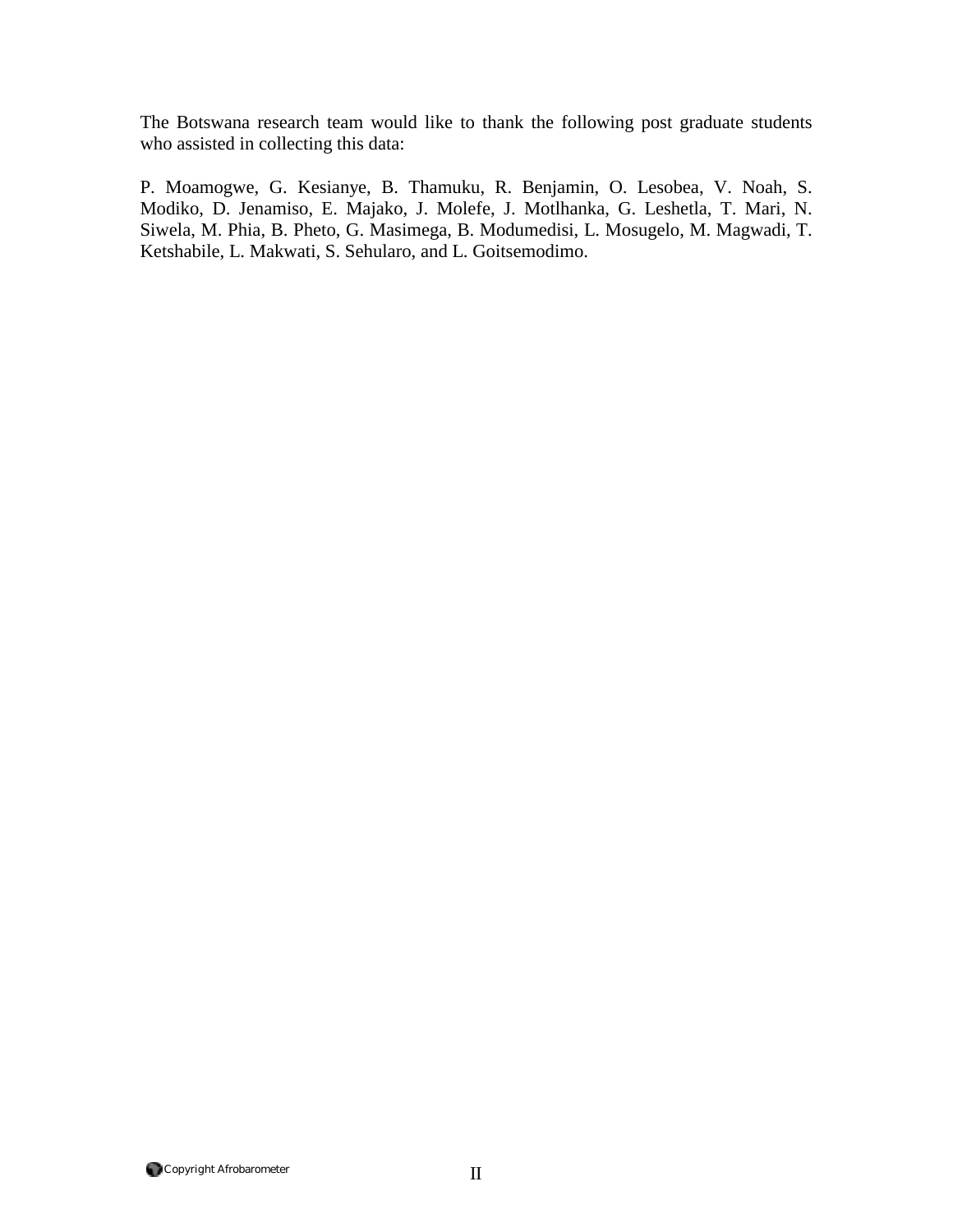### *Selected References*

*Botswana Gazette* 1999.

Bratton, M. and Mattes, R. (1999) "Support for Democracy in Africa: Intrinsic or Instrumental?" *Afrobarometer Series Working Papers* ([www.afrobarometer.org\)](http://www.afrobarometer.org/).

Central Statistical Office (1995) *Household Income and Expenditure Survey 1993/94*. Gaborone: Central Statistics Office.

Central Statistical Office (1997) *Labour Force Survey 1995-96*. Gaborone: Central Statistics Office.

Diamond, L (1999) *Developing Democracy: Toward Consolidation*. Baltimore: Johns Hopkins University Press.

Du Toit, P (1995) *State Building and Democracy in Southern Africa: Botswana, Zimbabwe and South Africa*. Washington DC : United States Institute of Peace. Washington.

Folz, D (1996) *Survey Research for Public Administration*. London: Sage Publication.

Held, D (1987) *Models of Democracy*. Palo Alto: Stanford University Press.

Holm, J (1988) "Botswana: A Paternalistic Democracy" in Diamond, L et al, eds. *Democracy in Developing Countries*, Vol. 2. Boulder, Co: Lynne Rienner Publishers.

Lekorwe, M (1989) "'The Kgotla and the Freedom Square-One or Two Way Communication?" Unpublished Manuscript.

Lesetedi, G (1999) "HIV/AIDS and the Status of Women in Botswana," in Kempe Hope Sr., eds., *Aids And Development in Africa: A Social Science Perspective* London, The Haworth Press.

Mattes, R, M. Bratton, YD Davids  $& C$  Africa (2000) "Public Opinion and the Consolidation of Democracy In Southern Africa" *Afrobarometer Series Working Papers* [\(www.afrobarometer.org\).](http://www.afrobarometer.org)/)

Molutsi, P & Holm, J (1990) "Developing Democracy When Civil Society Is Weak: The Case of Botswana'. *African Affairs*. Vol 89, No. 356.

Przeworski, A (1996) "What Makes Democracies Endure?" *Journal of Democracy*, 7/1: 39-55.

Thomson, A (2000) *An Introduction to Politics*. London: Routledge.

Copyright Afrobarometer I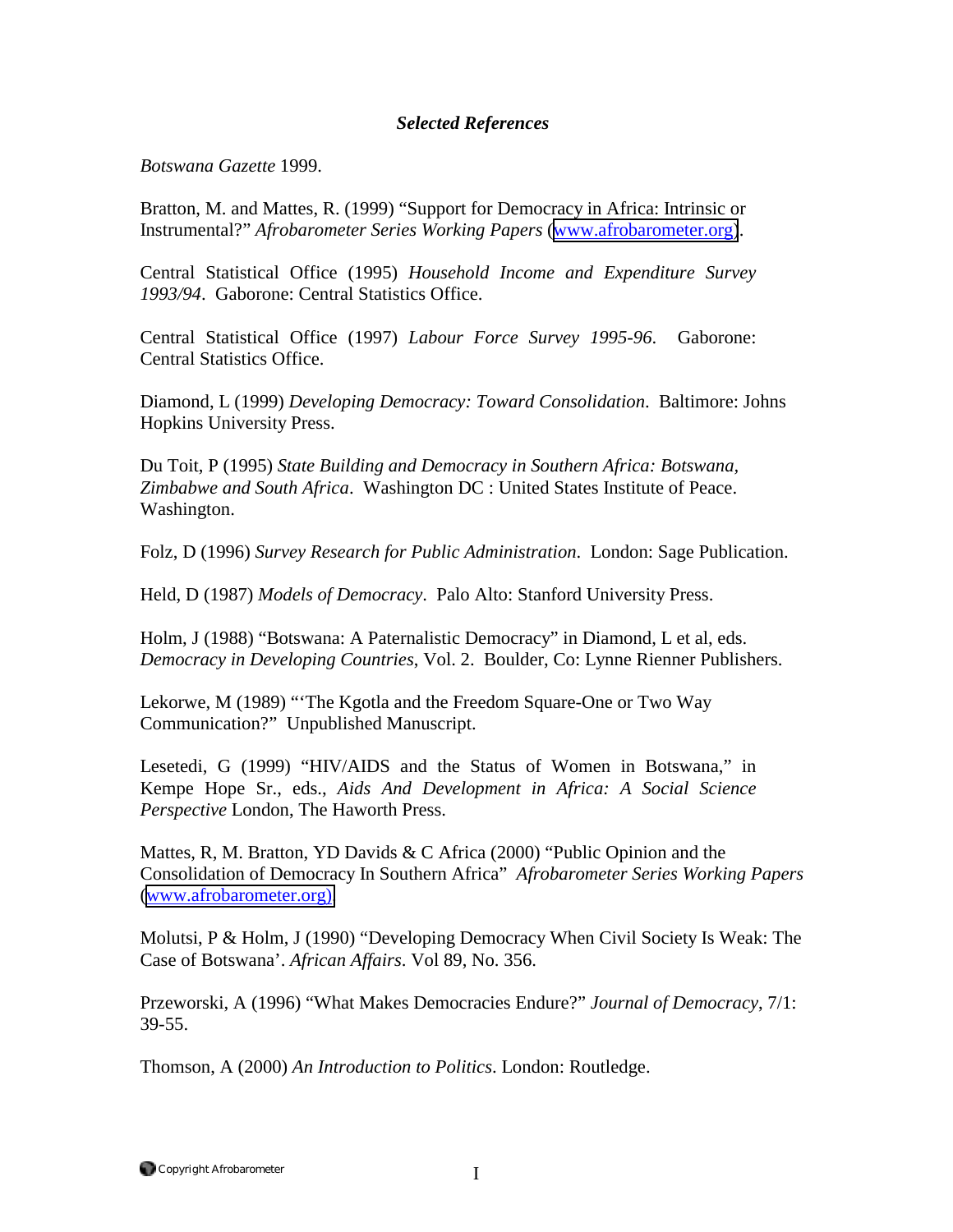Somolekae, G (1999) *An Evaluation of the Performance of the Independent Electoral Commission (IEC) in Botswana's 1999 Elections*. Gaborone: University of Botswana Democracy Research Project.

Schedler, A (1998) "'How Should We Study Democratic Consolidation?" *Democratization* Vol. 5:4.

Stedman, S. ed, *Botswana: Political Economy of Democratic Development*, Boulder: Lynne Rienner Press, 1993.

Schlemmer, L. et. al. *Present Realities and Strategies for the Future: Training Workshop for the Botswana Democratic Party*, Gaborone, 1997.

Wiseman, J. 'Botswana: The Achievements of Seretse Khama,' *The Round Table*, No. 280 (October 1980).